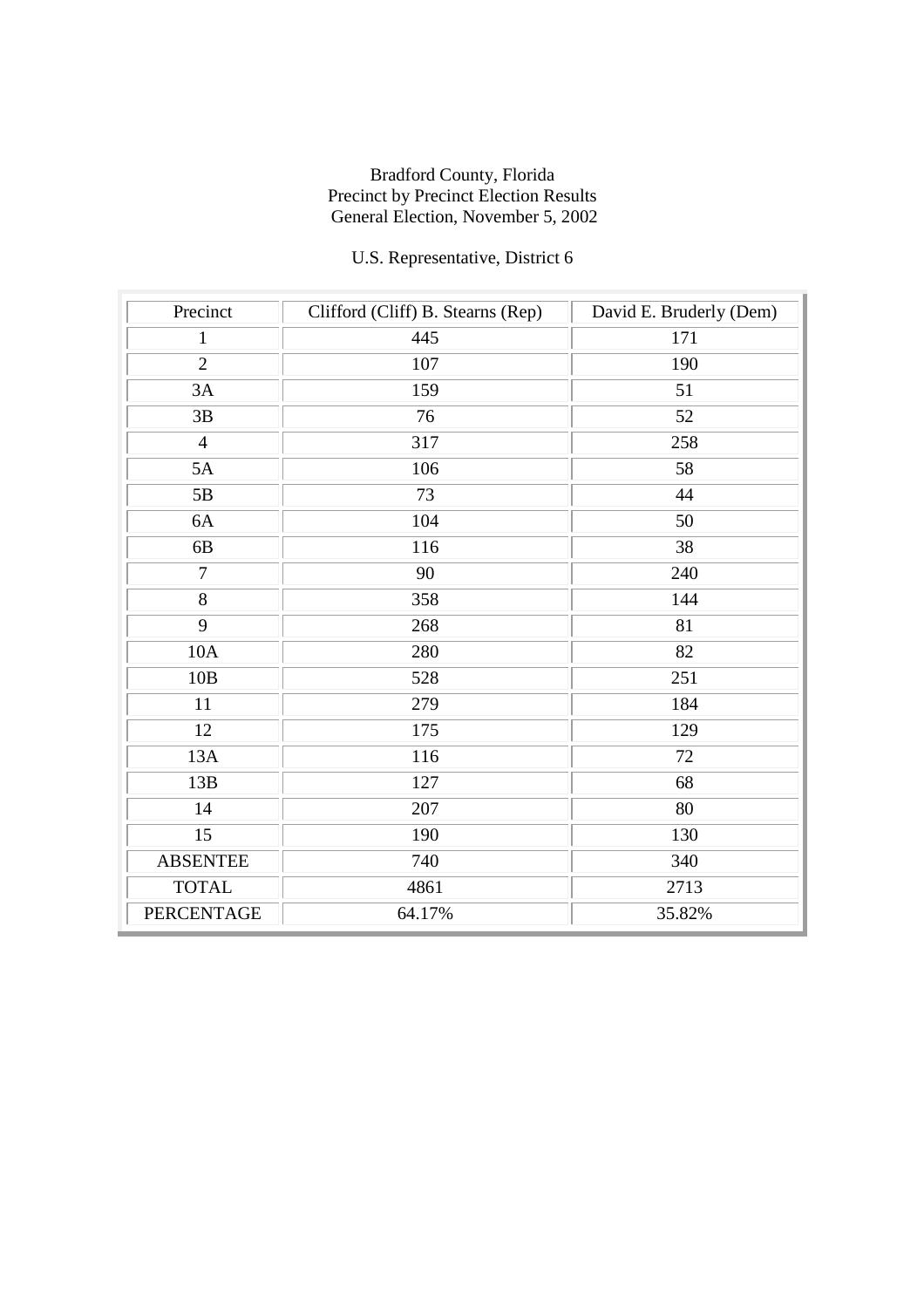## Governor and Lt. Governor

| <b>PRECINCT</b> | Bush/Brogan<br>(Rep) | McBride/Rossin<br>(Dem) | Kunst/<br>Miklowitz<br>(Lib) | Rachele<br>Fruit<br>(Wri) | Galloway<br><b>AKA</b><br>Faust<br>(Wri) | Nancy<br>Gran<br>(Wri)t | C.C.<br>Reed<br>(Wri) | J<br>W<br>Sn<br>(V) |
|-----------------|----------------------|-------------------------|------------------------------|---------------------------|------------------------------------------|-------------------------|-----------------------|---------------------|
| $\mathbf{1}$    | 433                  | 210                     | 8                            |                           |                                          |                         |                       |                     |
| $\overline{2}$  | 91                   | 207                     | $\overline{5}$               |                           |                                          |                         |                       |                     |
| 3A              | 151                  | 58                      | $\overline{4}$               |                           |                                          |                         |                       |                     |
| 3B              | 79                   | 52                      | $\overline{2}$               |                           |                                          |                         |                       |                     |
| $\overline{4}$  | 306                  | 284                     | $\overline{2}$               |                           |                                          |                         |                       |                     |
| 5A              | 104                  | 64                      | $\overline{3}$               |                           |                                          |                         |                       |                     |
| 5B              | 68                   | 47                      | $\boldsymbol{0}$             |                           |                                          |                         |                       |                     |
| 6A              | 106                  | 54                      | $\overline{3}$               |                           |                                          |                         |                       |                     |
| 6B              | 112                  | 47                      | $\overline{2}$               |                           |                                          |                         |                       |                     |
| $\overline{7}$  | 78                   | 266                     | $\overline{2}$               |                           |                                          |                         |                       |                     |
| $\overline{8}$  | 335                  | 164                     | $\overline{7}$               |                           |                                          |                         |                       |                     |
| 9               | 252                  | 99                      | $\overline{3}$               |                           |                                          |                         |                       |                     |
| 10A             | 282                  | 92                      | $\overline{4}$               |                           |                                          |                         |                       |                     |
| 10B             | 499                  | 297                     | $\overline{5}$               |                           |                                          |                         |                       |                     |
| 11              | 267                  | 211                     | 6                            |                           |                                          |                         |                       |                     |
| 12              | 155                  | 150                     | 8                            |                           |                                          |                         |                       |                     |
| 13A             | 113                  | 85                      | $\overline{3}$               |                           |                                          |                         |                       |                     |
| 13B             | 115                  | 75                      | 6                            |                           |                                          |                         |                       |                     |
| 14              | 193                  | 100                     | $\overline{2}$               |                           |                                          |                         |                       |                     |
| 15              | 176                  | 153                     | $\overline{4}$               |                           |                                          |                         |                       |                     |
| <b>ABS</b>      | 681                  | 420                     | 6                            |                           |                                          |                         |                       |                     |
| <b>TOTAL</b>    | 4596                 | 3135                    | 85                           |                           |                                          |                         |                       |                     |
| $\frac{0}{6}$   | 58.71                | 40.04                   | 1.08                         |                           |                                          |                         |                       |                     |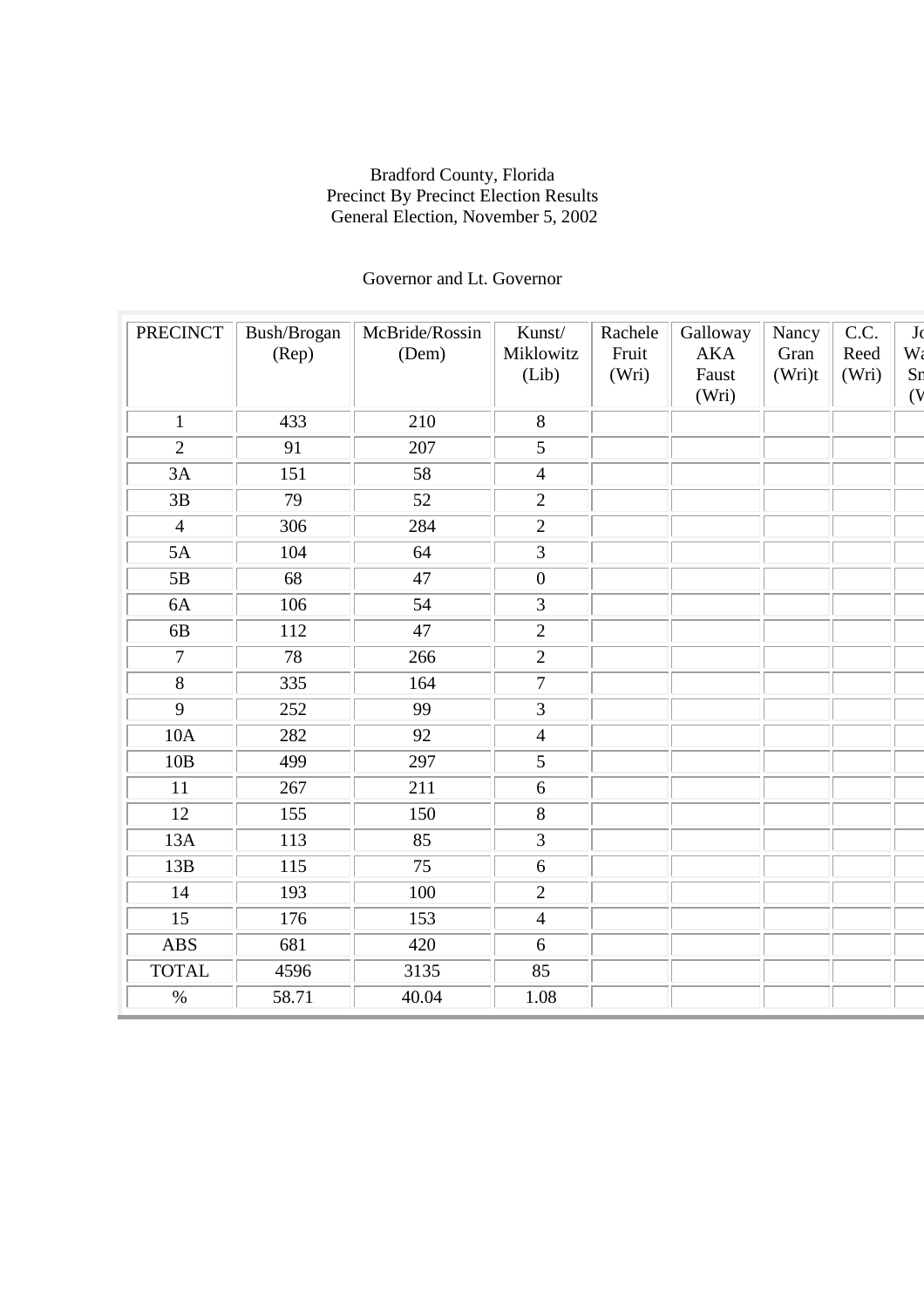# Attorney General

| Precinct        | <b>Charlie Crist</b> | <b>Buddy Dyer</b> |
|-----------------|----------------------|-------------------|
| $\mathbf{1}$    | 139                  | 193               |
| $\overline{2}$  | 101                  | 203               |
| 3A              | 152                  | 60                |
| 3B              | 79                   | 51                |
| $\overline{4}$  | 314                  | 264               |
| 5A              | 102                  | 63                |
| 5B              | 71                   | 46                |
| 6A              | 104                  | 53                |
| 6B              | 112                  | 46                |
| $\overline{7}$  | 86                   | 254               |
| $\overline{8}$  | 358                  | 149               |
| 9               | 251                  | 103               |
| 10A             | 264                  | 104               |
| 10B             | 491                  | 296               |
| 11              | 260                  | 207               |
| 12              | 163                  | 142               |
| 13A             | 110                  | 85                |
| 13B             | 116                  | $80\,$            |
| 14              | 185                  | 107               |
| 15              | 172                  | 154               |
| <b>ABSENTEE</b> | 682                  | 407               |
| <b>TOTAL</b>    | 4612                 | 3067              |
| PERCENTAGE      | 60.05                | 39.94             |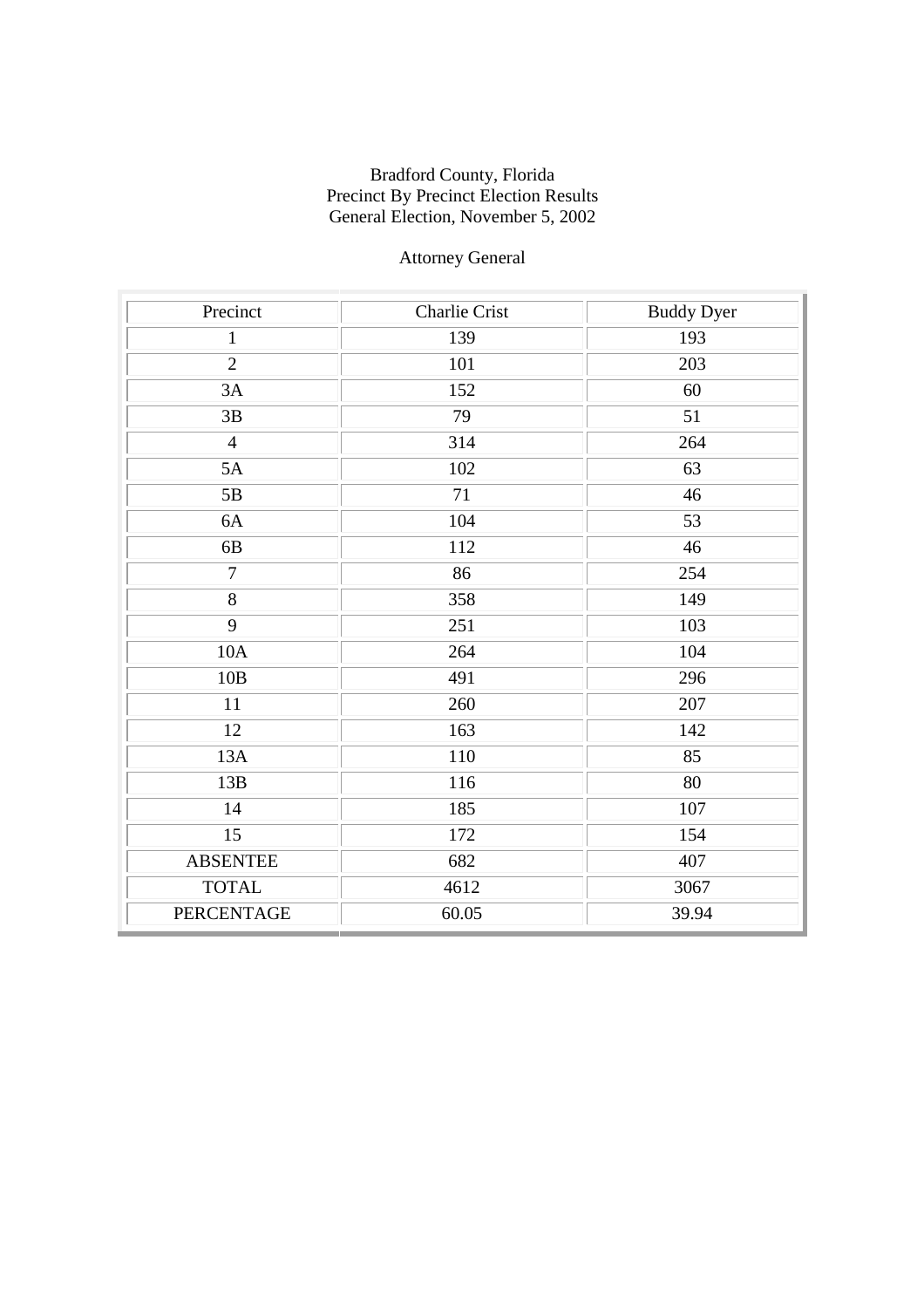| Precinct        | Charles H. Bronson (Rep) | David Nelson<br>(Dem) | Karl Butts (Wri) |
|-----------------|--------------------------|-----------------------|------------------|
| $\mathbf{1}$    | 433                      | 197                   |                  |
| $\overline{2}$  | 90                       | 213                   |                  |
| 3A              | 147                      | 65                    |                  |
| 3B              | $\overline{76}$          | 52                    |                  |
| $\overline{4}$  | 310                      | 272                   |                  |
| 5A              | 91                       | $\overline{75}$       |                  |
| 5B              | 67                       | 51                    |                  |
| 6A              | 111                      | 47                    |                  |
| 6B              | 116                      | 42                    |                  |
| $\overline{7}$  | 78                       | 263                   |                  |
| $8\,$           | 327                      | 179                   |                  |
| 9               | 259                      | 95                    |                  |
| 10A             | 259                      | 107                   |                  |
| 10B             | 500                      | 286                   |                  |
| 11              | 255                      | 216                   |                  |
| 12              | 147                      | 160                   |                  |
| 13A             | 109                      | 86                    |                  |
| 13B             | 116                      | 75                    |                  |
| 14              | 180                      | 110                   |                  |
| 15              | 169                      | 155                   |                  |
| <b>ABSENTEE</b> | 666                      | 409                   |                  |
| <b>TOTAL</b>    | 4506                     | 3155                  | $\boldsymbol{0}$ |
| PERCENTAGE      | 58.73                    | 41.12                 |                  |

## Commissioner Of Agriculture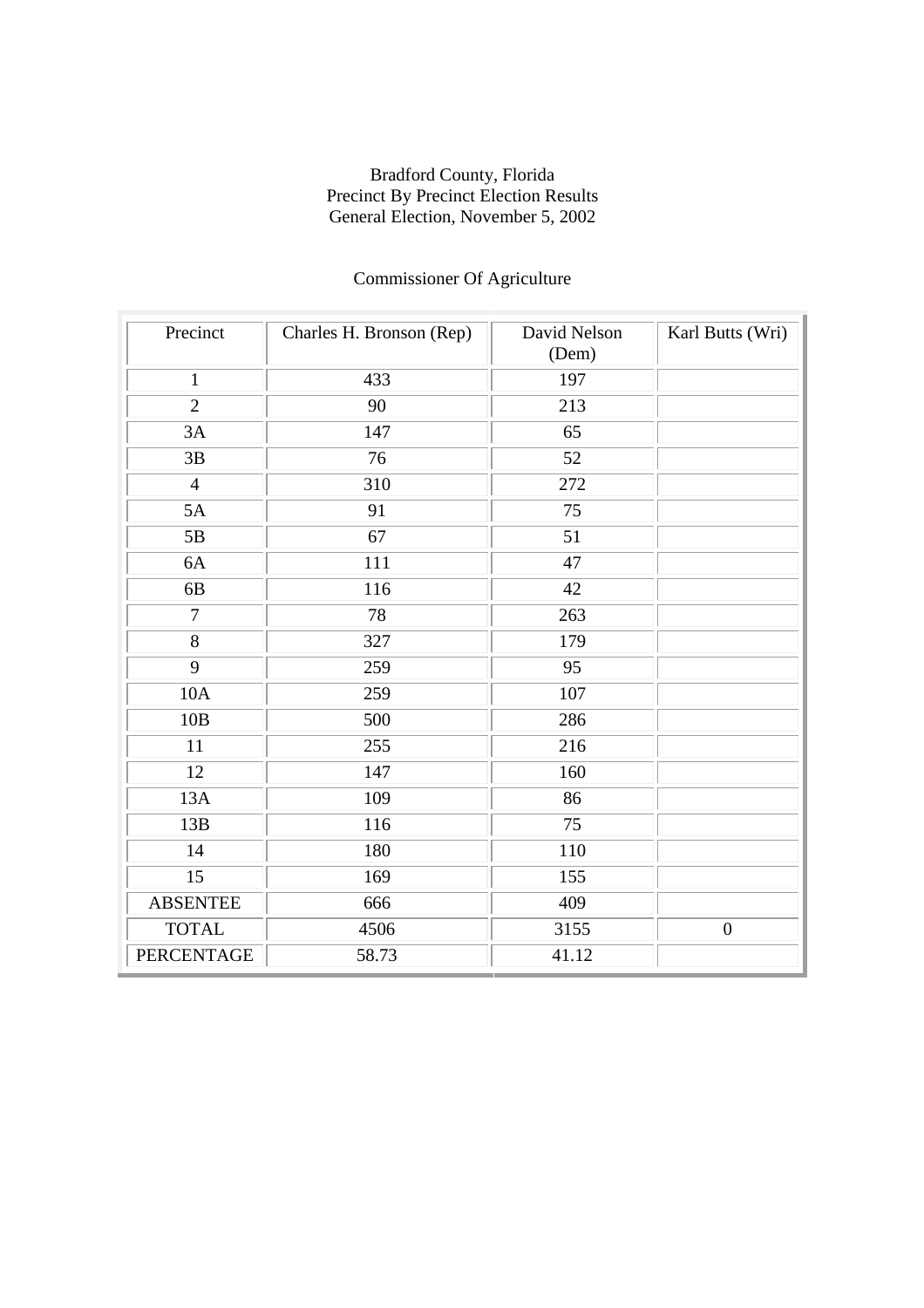# State Representative, District 12

| Precinct          | Aaron Bean (Rep) | Joseph F. Ballard (Lib) |
|-------------------|------------------|-------------------------|
| $\mathbf{1}$      | 502              | 116                     |
| $\overline{2}$    | 144              | 108                     |
| 3A                | 173              | 35                      |
| 3B                | 92               | $30\,$                  |
| $\overline{4}$    | 406              | 132                     |
| 5A                | 124              | 36                      |
| 5B                | 93               | 22                      |
| 6A                | 118              | 32                      |
| 6B                | 137              | 20                      |
| $\overline{7}$    | 151              | 159                     |
| 8                 | 412              | 82                      |
| 9                 | 288              | 60                      |
| 10A               | 313              | 43                      |
| 11                | 323              | 129                     |
| 12                | 205              | 89                      |
| 13A               | 145              | 45                      |
| 13B               | 143              | 50                      |
| 14                | 239              | 43                      |
| 15                | 226              | 73                      |
| <b>ABSENTEE</b>   | 678              | 168                     |
| <b>TOTAL</b>      | 4912             | 1472                    |
| <b>PERCENTAGE</b> | 76.94            | 23.05                   |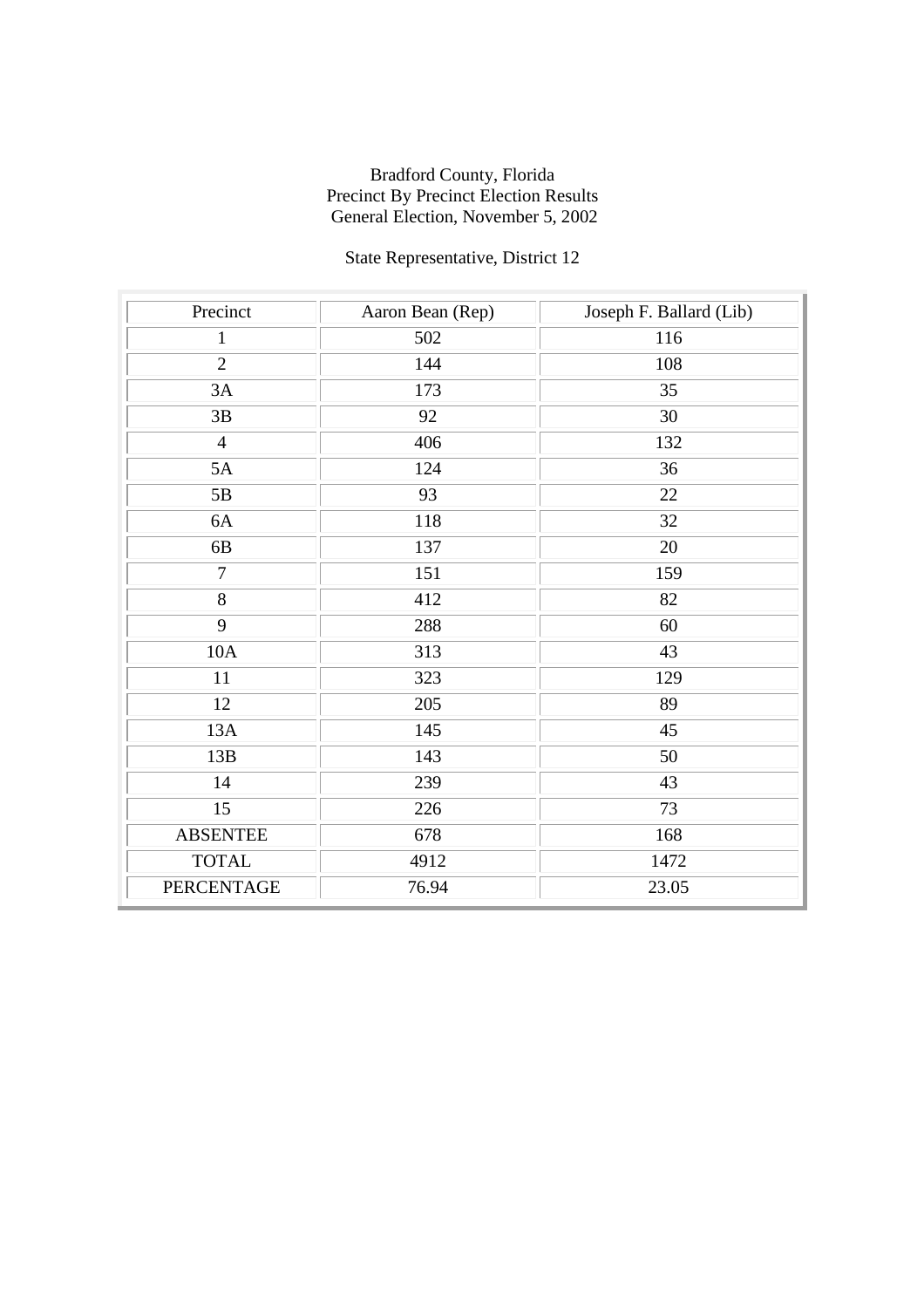## State Representative, District 21

| Precinct        | Joe H. Pickens<br>(Rep) | Jerald Cumbus<br>(Dem) | Thomas F. Luongo<br>(Lib) |
|-----------------|-------------------------|------------------------|---------------------------|
| 10B             | 489                     | 264                    | 26                        |
| <b>ABSENTEE</b> | 137                     | 23                     |                           |
| <b>TOTAL</b>    | 626                     | 287                    | 30                        |
| PERCENTAGE      | 66.38                   | 30.43                  | 3.18                      |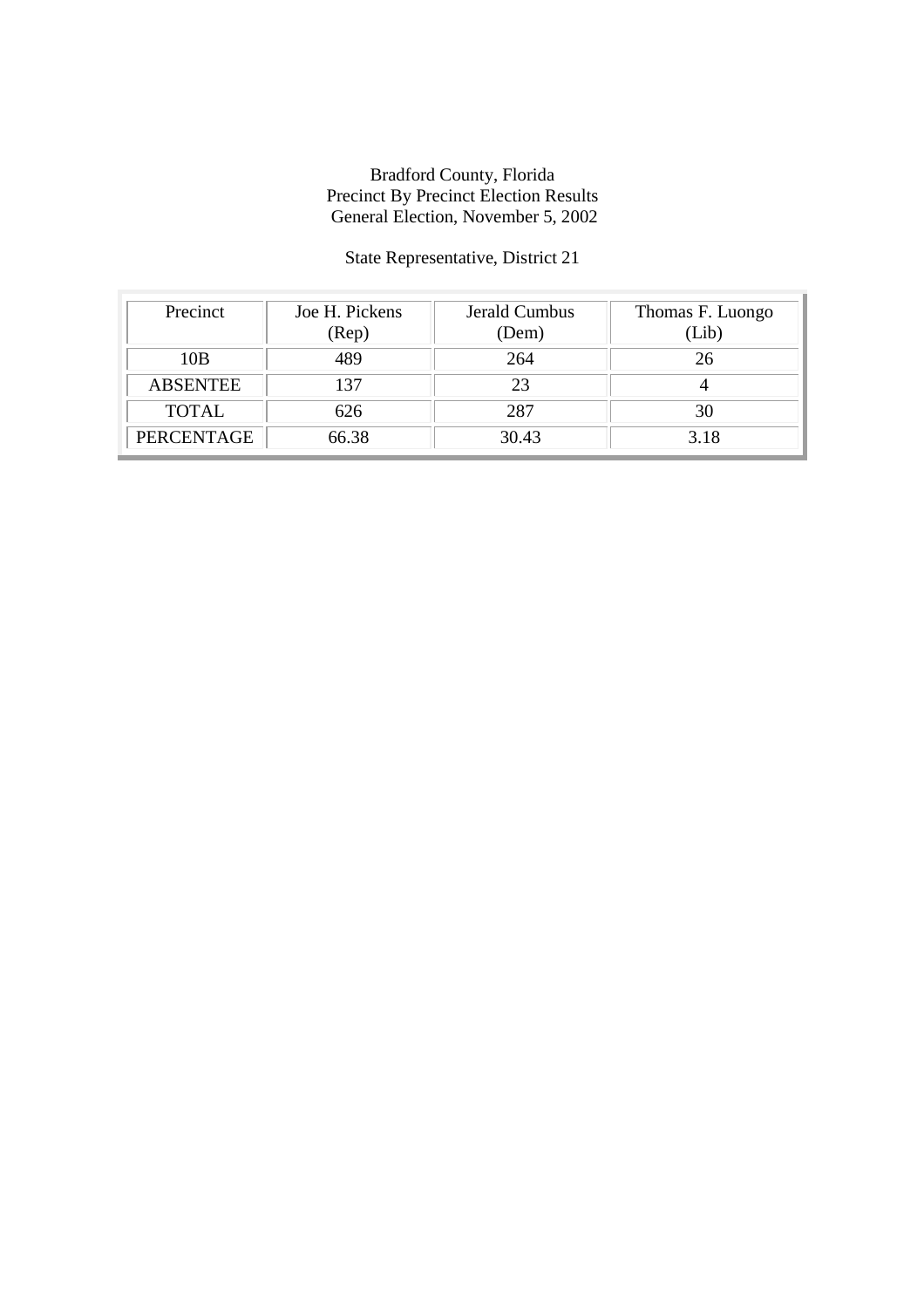## County Commissioner District 2

| Precinct        | Bob Mansfield (Rep) | Doyle Thomas (Dem) |
|-----------------|---------------------|--------------------|
|                 | 288                 | 359                |
| 3A              | 70                  | 142                |
| 4               | 174                 | 411                |
| 5B              | 47                  | 68                 |
| 6A              | 73                  | 86                 |
| <b>ABSENTEE</b> | 130                 | 159                |
| <b>TOTAL</b>    | 782                 | 1225               |
| PERCENTAGE      | 38.96               | 61.03              |

## County Commissioner District 4

| Precinct          | Ed Wall (Rep) | John Wayne Hersey (Dem) |
|-------------------|---------------|-------------------------|
| 10A               | 94            | 287                     |
| 10B               | 371           | 418                     |
|                   | 173           | 308                     |
| <b>ABSENTEE</b>   | 150           | 120                     |
| <b>TOTAL</b>      | 788           | 1133                    |
| <b>PERCENTAGE</b> | 41.02         | 58.97                   |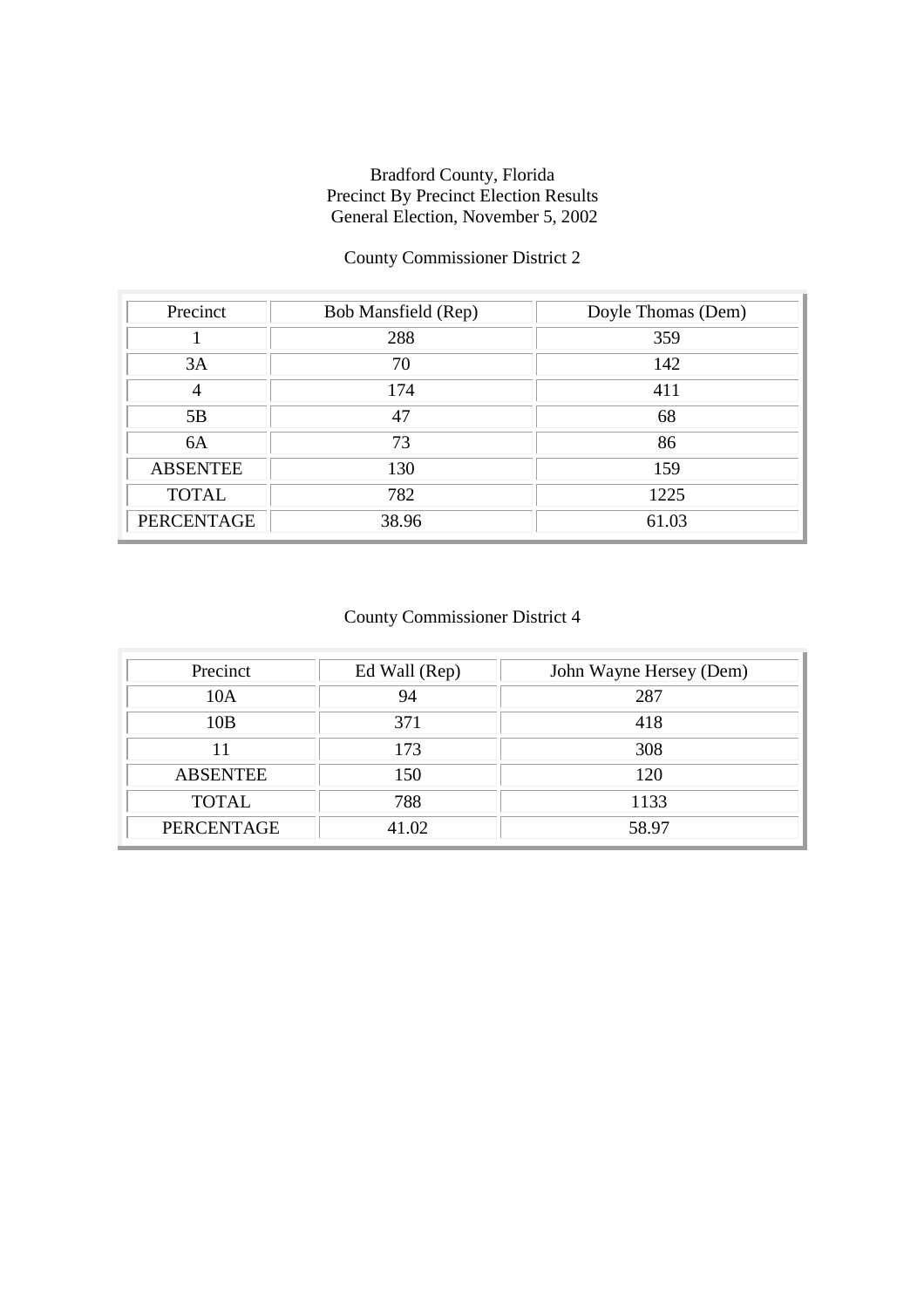#### Supreme Court Justice Harry Lee Anstead

| Precinct        | Yes   | N <sub>o</sub> |
|-----------------|-------|----------------|
| $\mathbf{1}$    | 272   | 299            |
| $\overline{2}$  | 155   | 118            |
| 3A              | 83    | 118            |
| 3B              | 64    | 54             |
| $\overline{4}$  | 303   | 229            |
| 5A              | 80    | 72             |
| 5B              | 60    | 51             |
| 6A              | 69    | 76             |
| 6B              | 67    | 79             |
| $\overline{7}$  | 206   | 119            |
| $\overline{8}$  | 228   | 236            |
| $\overline{9}$  | 166   | 154            |
| 10A             | 140   | 199            |
| 10B             | 376   | 317            |
| 11              | 234   | 190            |
| 12              | 168   | 120            |
| 13A             | 106   | 68             |
| 13B             | 85    | 97             |
| 14              | 150   | 120            |
| 15              | 139   | 129            |
| <b>ABSENTEE</b> | 458   | 439            |
| <b>TOTAL</b>    | 3609  | 3284           |
| PERCENTAGE      | 52.35 | 47.64          |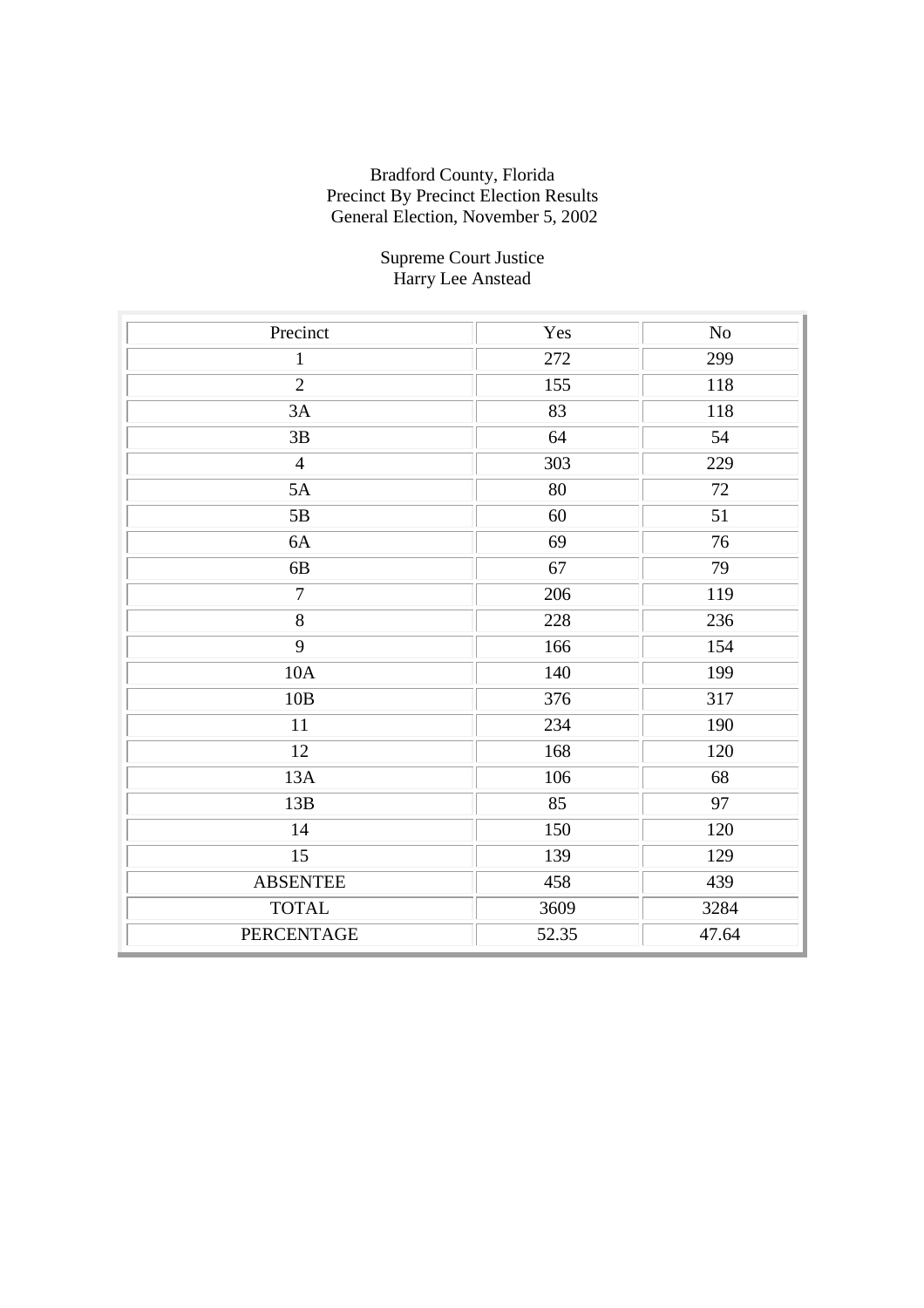#### Supreme Court Justice Charles T. Wells

| Precinct        | Yes   | No    |
|-----------------|-------|-------|
| $\mathbf{1}$    | 286   | 281   |
| $\overline{2}$  | 153   | 113   |
| 3A              | 89    | 108   |
| 3B              | 60    | 58    |
| $\overline{4}$  | 317   | 217   |
| 5A              | 78    | 70    |
| 5B              | 59    | 53    |
| 6A              | 68    | 76    |
| 6B              | 65    | 80    |
| $\overline{7}$  | 215   | 108   |
| $\overline{8}$  | 244   | 215   |
| 9               | 177   | 141   |
| 10A             | 153   | 184   |
| 10B             | 392   | 295   |
| 11              | 230   | 190   |
| 12              | 170   | 111   |
| 13A             | 103   | 70    |
| 13B             | 88    | 95    |
| 14              | 152   | 109   |
| 15              | 138   | 124   |
| <b>ABSENTEE</b> | 473   | 417   |
| <b>TOTAL</b>    | 3710  | 3115  |
| PERCENTAGE      | 54.35 | 45.64 |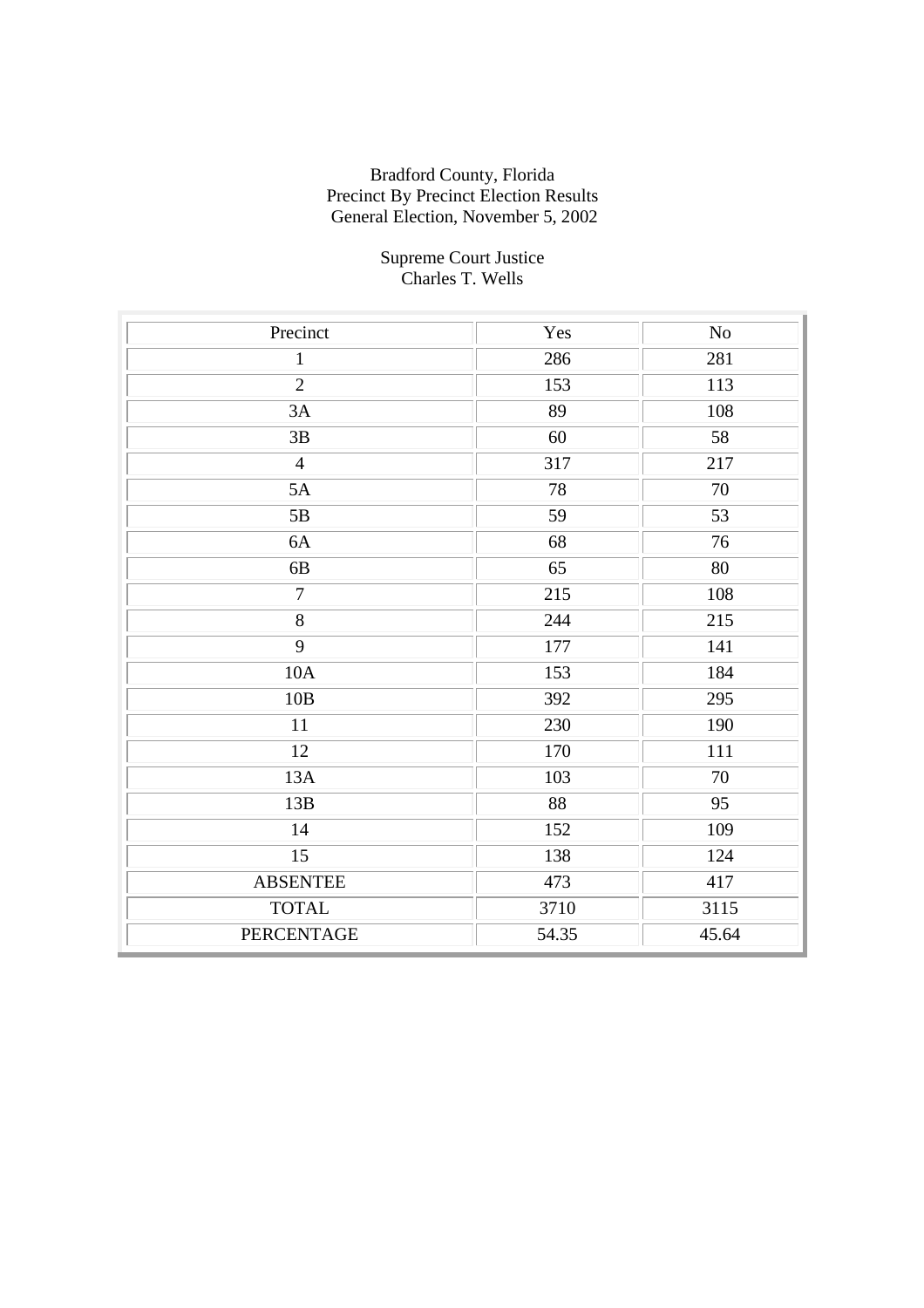#### First District Court Of Appeal Judge Robert T. Benton

| Precinct        | Yes   | No     |
|-----------------|-------|--------|
| $\mathbf{1}$    | 280   | 285    |
| $\overline{2}$  | 165   | 110    |
| 3A              | 86    | 111    |
| 3B              | 56    | 58     |
| $\overline{4}$  | 318   | 209    |
| 5A              | 81    | 67     |
| 5B              | 63    | $46\,$ |
| 6A              | 64    | 80     |
| $6B$            | 63    | 81     |
| $\overline{7}$  | 214   | 109    |
| $\overline{8}$  | 245   | 216    |
| $\overline{9}$  | 172   | 147    |
| 10A             | 152   | 181    |
| 10B             | 393   | 283    |
| 11              | 232   | 187    |
| 12              | 169   | 116    |
| 13A             | 100   | 74     |
| 13B             | 91    | 88     |
| 14              | 153   | 109    |
| 15              | 133   | 131    |
| <b>ABSENTEE</b> | 471   | 408    |
| <b>TOTAL</b>    | 3701  | 3096   |
| PERCENTAGE      | 54.45 | 45.54  |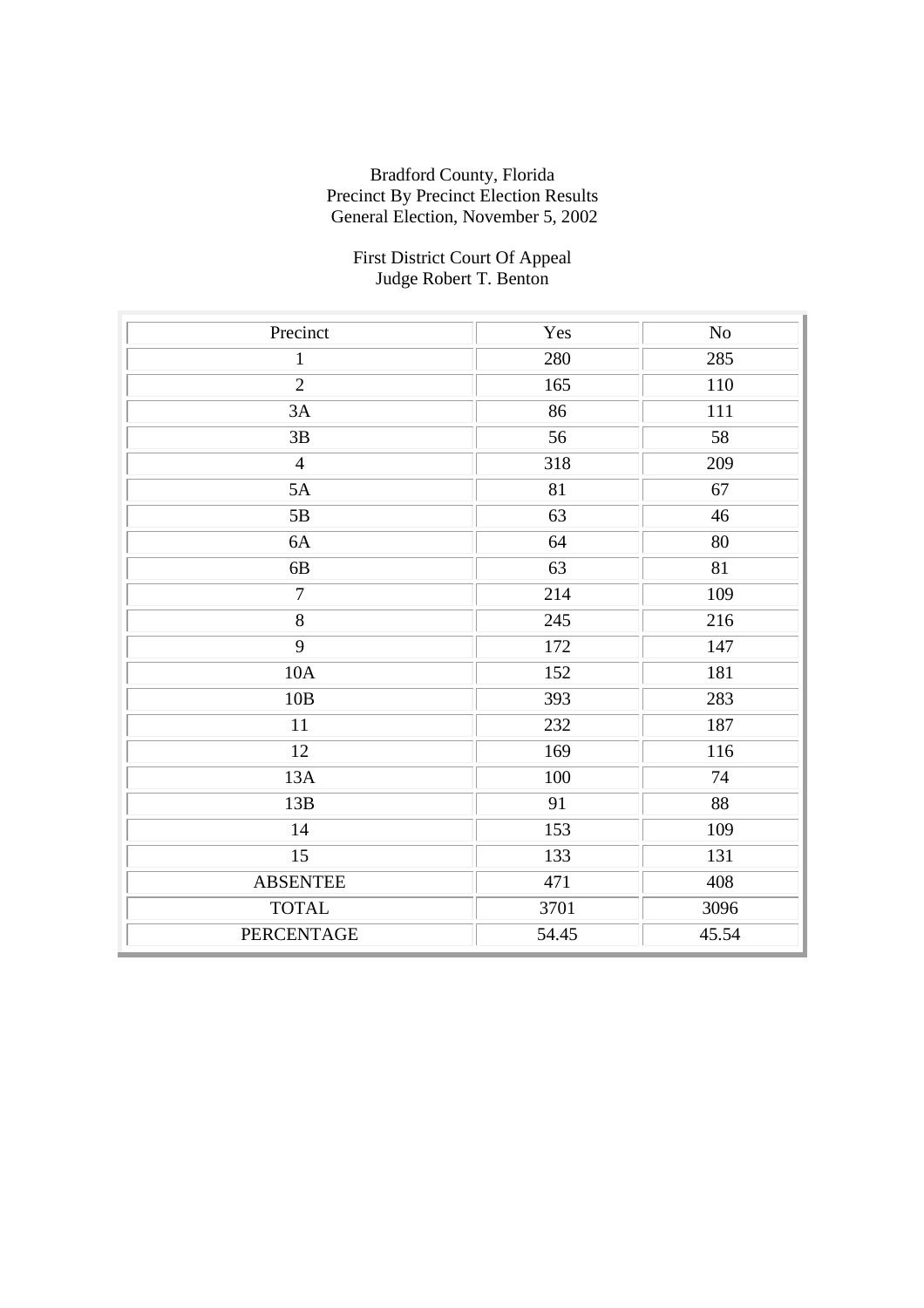#### First District Court Of Appeal Judge Marguerite H. Davis

| Precinct        | Yes   | N <sub>o</sub> |
|-----------------|-------|----------------|
| $\mathbf{1}$    | 283   | 281            |
| $\overline{2}$  | 167   | 100            |
| 3A              | 83    | 111            |
| 3B              | 63    | 53             |
| $\overline{4}$  | 311   | 214            |
| 5A              | 77    | 69             |
| 5B              | 59    | 51             |
| 6A              | 59    | 83             |
| 6B              | 63    | 82             |
| $\overline{7}$  | 210   | 108            |
| $\overline{8}$  | 238   | 219            |
| 9               | 168   | 146            |
| 10A             | 144   | 188            |
| 10B             | 388   | 281            |
| 11              | 232   | 188            |
| 12              | 162   | 127            |
| 13A             | 99    | 73             |
| 13B             | 89    | 89             |
| 14              | 151   | 111            |
| 15              | 129   | 130            |
| <b>ABSENTEE</b> | 460   | 423            |
| <b>TOTAL</b>    | 3635  | 3127           |
| PERCENTAGE      | 53.75 | 46.24          |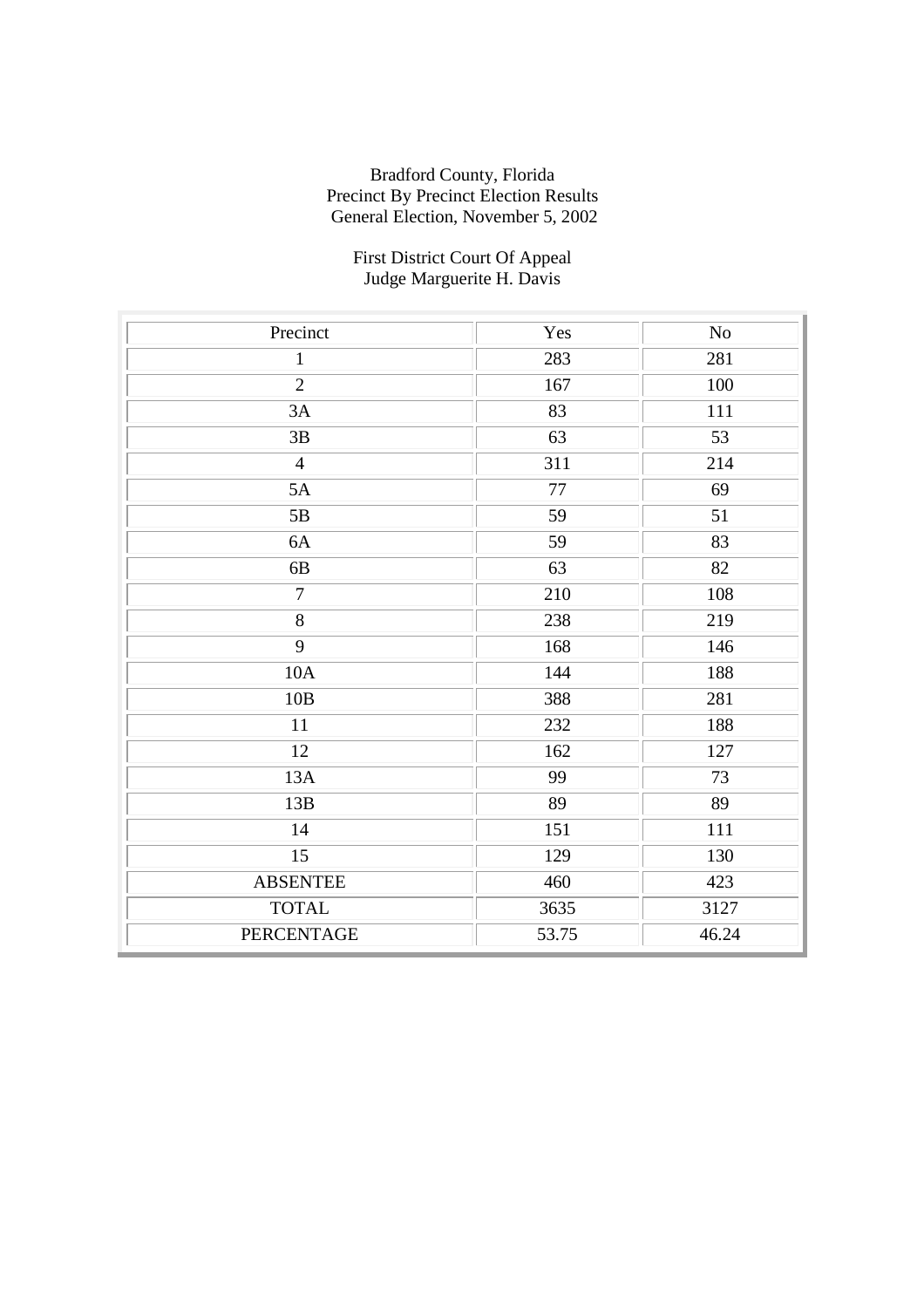#### First District Court Of Appeal Judge Joseph Lewis, Jr.

| Precinct        | Yes   | N <sub>o</sub>  |
|-----------------|-------|-----------------|
| $\mathbf{1}$    | 278   | 278             |
| $\overline{2}$  | 156   | 109             |
| 3A              | 84    | 111             |
| 3B              | 58    | 57              |
| $\overline{4}$  | 326   | 196             |
| 5A              | 79    | 67              |
| 5B              | 60    | 45              |
| 6A              | 65    | 77              |
| 6B              | 63    | 81              |
| $\overline{7}$  | 210   | 105             |
| $\overline{8}$  | 248   | 208             |
| 9               | 177   | 135             |
| 10A             | 162   | 166             |
| 10B             | 407   | 253             |
| 11              | 236   | 182             |
| 12              | 172   | 114             |
| 13A             | 99    | 68              |
| 13B             | 89    | $\overline{88}$ |
| 14              | 152   | 108             |
| 15              | 136   | 127             |
| <b>ABSENTEE</b> | 474   | 397             |
| <b>TOTAL</b>    | 3731  | 2972            |
| PERCENTAGE      | 55.66 | 44.33           |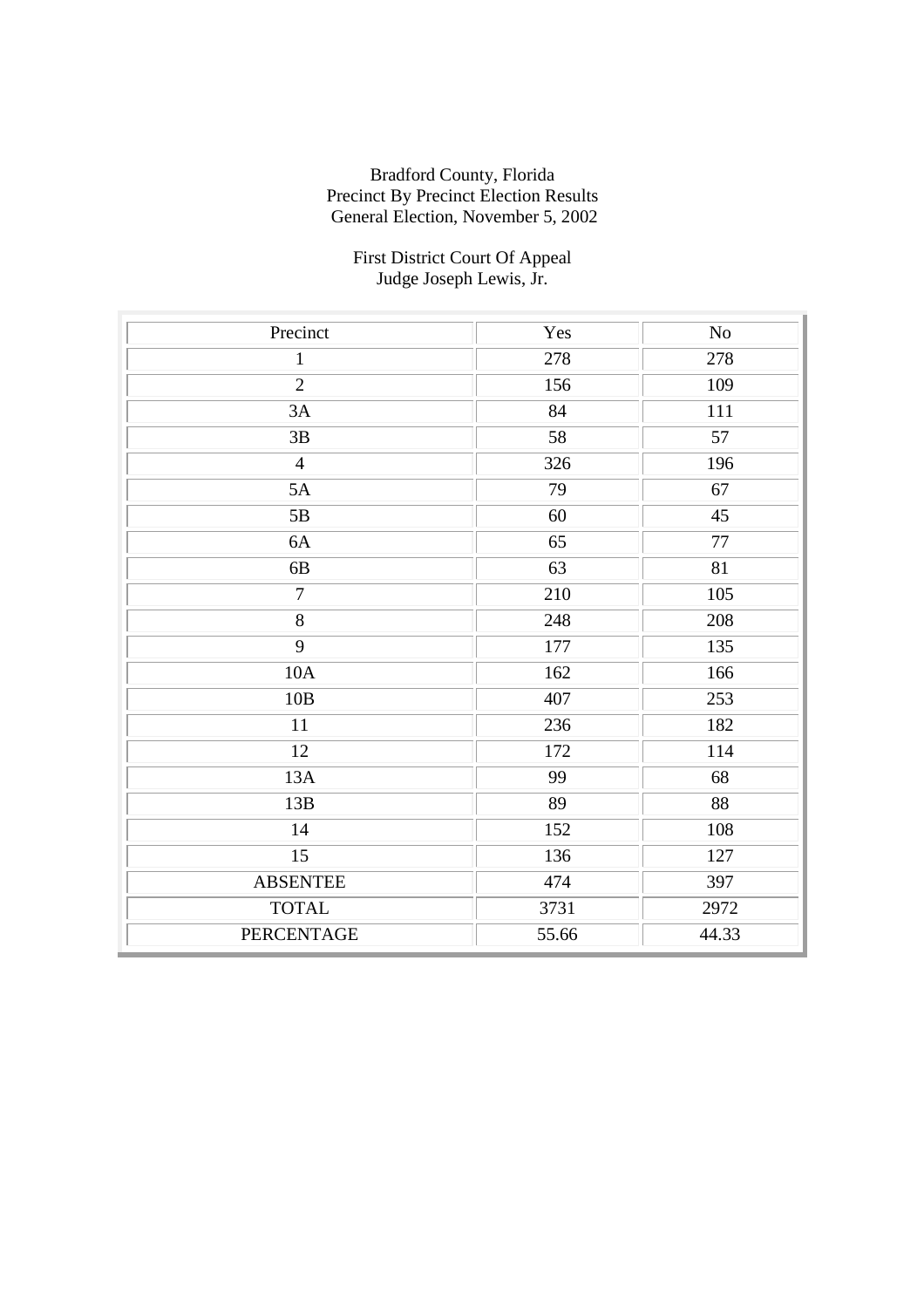#### First District Court Of Appeal Judge Ricky L. Polston

| Precinct        | Yes   | No    |
|-----------------|-------|-------|
| $\mathbf{1}$    | 265   | 293   |
| $\overline{2}$  | 156   | 110   |
| 3A              | 84    | 112   |
| $3\mathrm{B}$   | 55    | 60    |
| $\overline{4}$  | 311   | 209   |
| 5A              | 78    | 68    |
| 5B              | 59    | 49    |
| 6A              | 64    | 80    |
| 6B              | 62    | 83    |
| $\overline{7}$  | 197   | 123   |
| $\overline{8}$  | 244   | 212   |
| 9               | 176   | 139   |
| 10A             | 159   | 170   |
| 10B             | 395   | 275   |
| 11              | 220   | 193   |
| 12              | 161   | 121   |
| 13A             | 99    | 71    |
| 13B             | 87    | 90    |
| 14              | 154   | 107   |
| 15              | 138   | 123   |
| <b>ABSENTEE</b> | 472   | 403   |
| <b>TOTAL</b>    | 3636  | 3091  |
| PERCENTAGE      | 54.05 | 45.94 |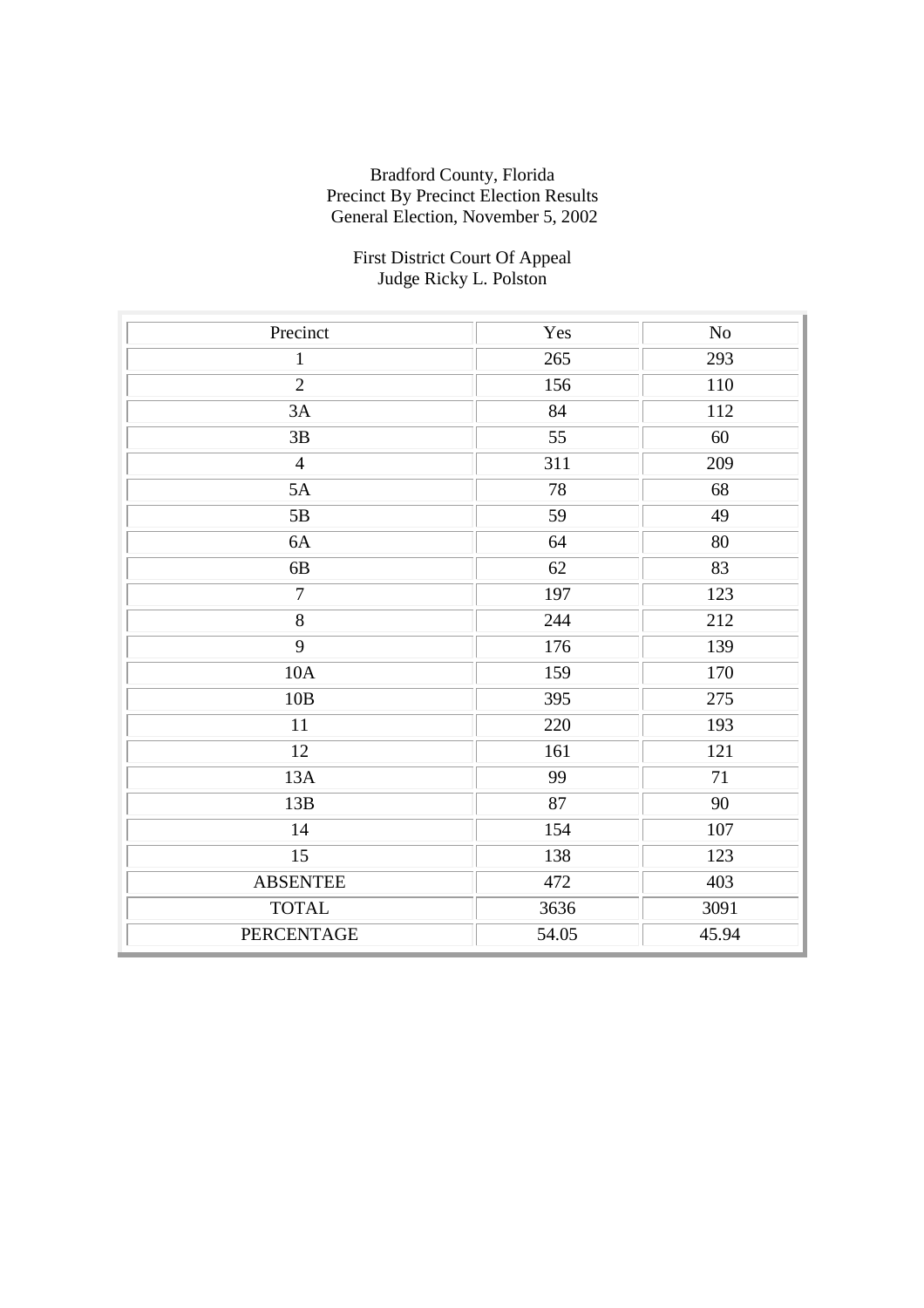#### First District Court Of Appeal Judge William A. Van Nortwick, Jr.

| Precinct        | Yes   | No    |
|-----------------|-------|-------|
| $\mathbf{1}$    | 273   | 291   |
| $\overline{2}$  | 163   | 107   |
| 3A              | 82    | 114   |
| 3B              | 54    | 60    |
| $\overline{4}$  | 307   | 216   |
| 5A              | 83    | 63    |
| 5B              | 63    | 45    |
| 6A              | 61    | 82    |
| 6B              | 62    | 84    |
| $\overline{7}$  | 206   | 114   |
| 8               | 240   | 212   |
| 9               | 163   | 153   |
| 10A             | 146   | 181   |
| 10B             | 385   | 288   |
| 11              | 225   | 189   |
| 12              | 162   | 120   |
| 13A             | 101   | 71    |
| 13B             | 85    | 93    |
| 14              | 148   | 114   |
| 15              | 131   | 130   |
| <b>ABSENTEE</b> | 446   | 427   |
| <b>TOTAL</b>    | 3586  | 3154  |
| PERCENTAGE      | 53.20 | 46.79 |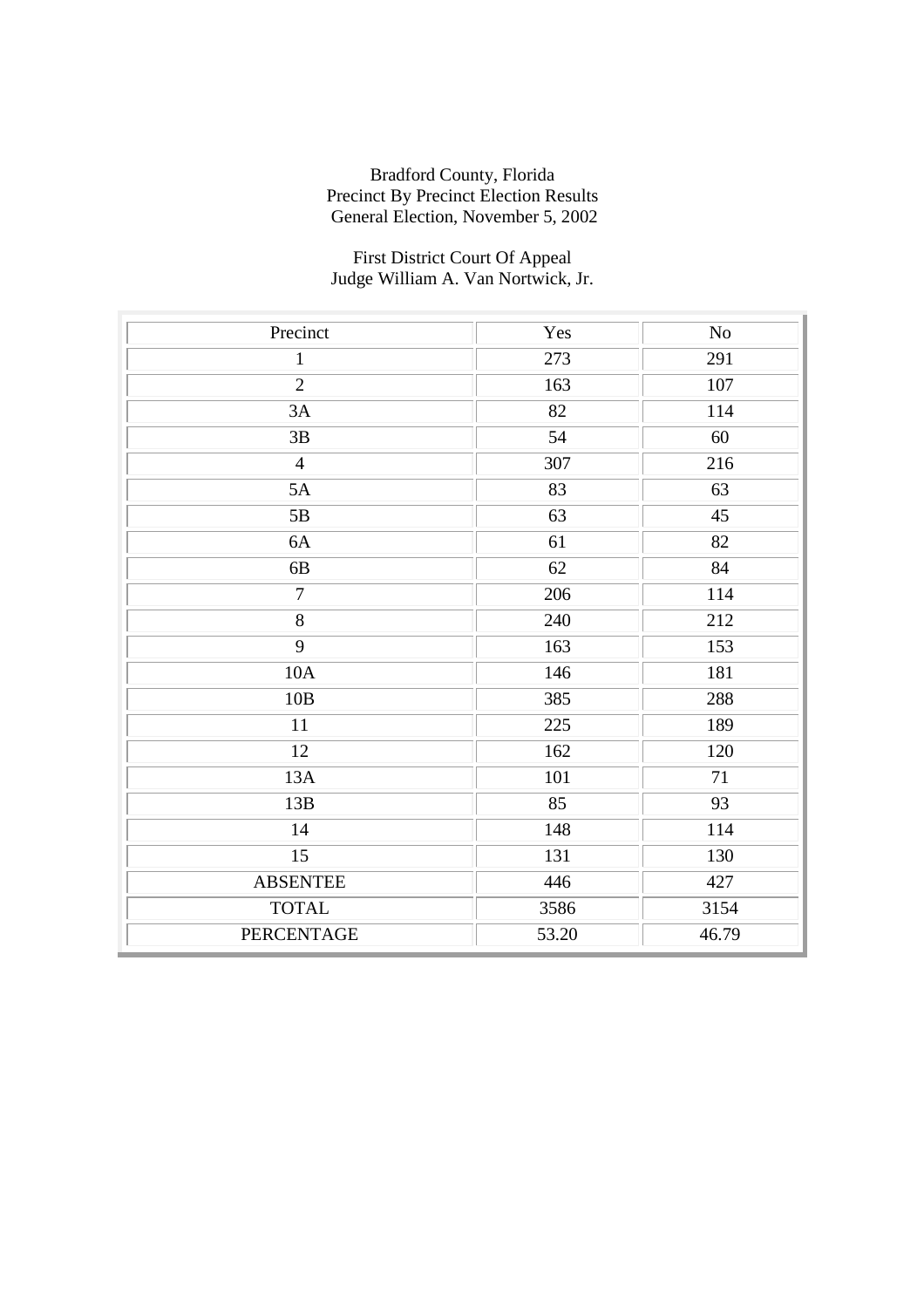# Circuit Judge,  $8^{\rm th}$  Judicial Circuit

| Precinct          | Gil Schaffnit | David A. Glant |
|-------------------|---------------|----------------|
| $\mathbf{1}$      | 216           | 354            |
| $\overline{2}$    | 109           | 164            |
| 3A                | 72            | 125            |
| 3B                | 43            | 72             |
| $\overline{4}$    | 212           | 321            |
| 5A                | 71            | 78             |
| 5B                | 42            | 65             |
| 6A                | 53            | 96             |
| 6B                | 64            | 78             |
| $\overline{7}$    | 138           | 181            |
| 8                 | 177           | 278            |
| 9                 | 125           | 197            |
| 10A               | 113           | 210            |
| 10B               | 250           | 399            |
| 11                | 162           | 258            |
| 12                | 123           | 162            |
| 13A               | 65            | 107            |
| 13B               | 87            | 102            |
| 14                | 119           | 146            |
| 15                | 111           | 159            |
| <b>ABSENTEE</b>   | 355           | 593            |
| <b>TOTAL</b>      | 2707          | 4145           |
| <b>PERCENTAGE</b> | 39.50         | 60.49          |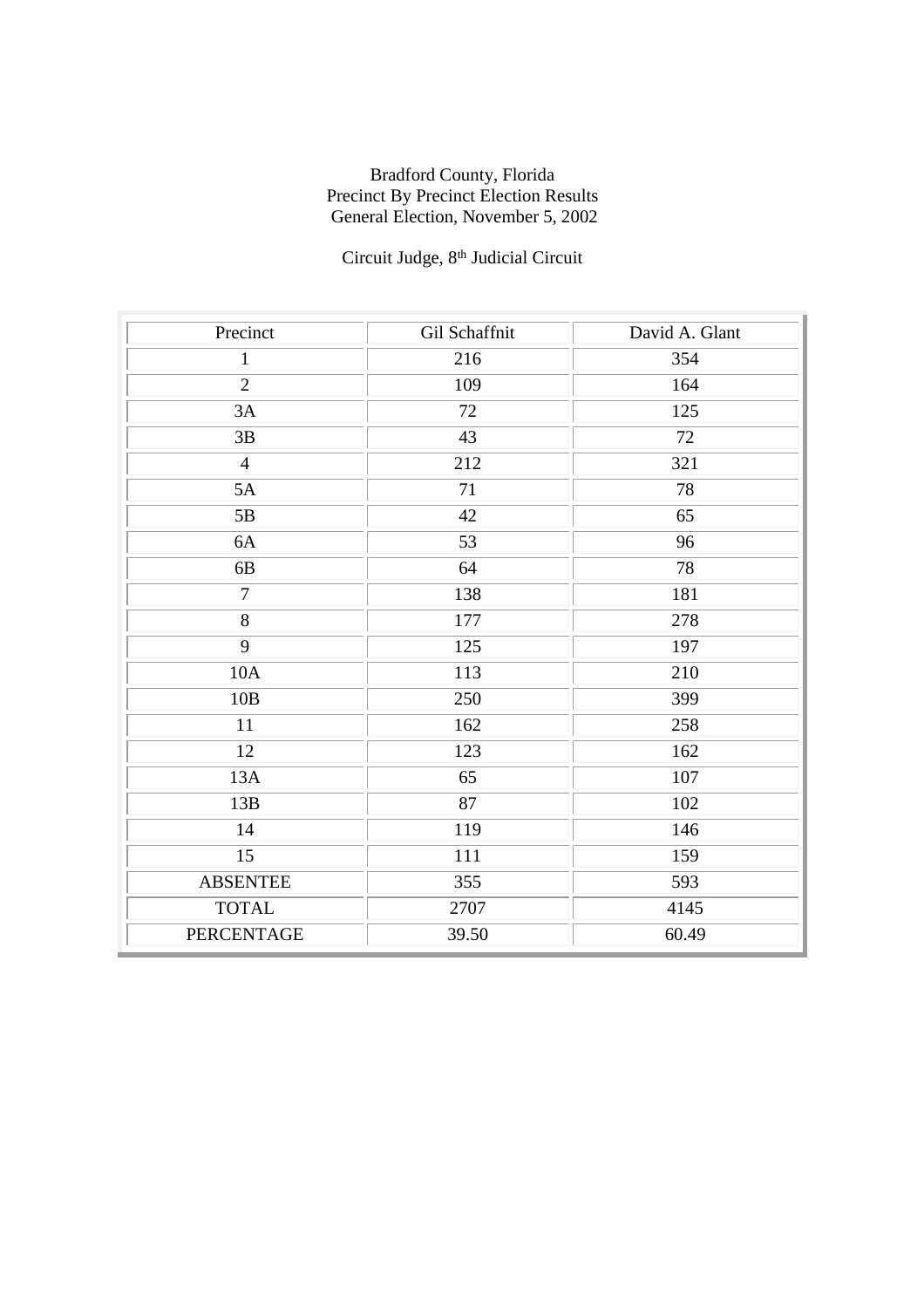| Precinct          | Yes   | N <sub>o</sub>  |
|-------------------|-------|-----------------|
| $\mathbf{1}$      | 423   | 163             |
| $\overline{2}$    | 168   | 82              |
| 3A                | 160   | 48              |
| 3B                | 90    | 28              |
| $\overline{4}$    | 377   | 160             |
| 5A                | 121   | 34              |
| 5B                | 80    | 32              |
| 6A                | 113   | 39              |
| 6B                | 121   | $\overline{28}$ |
| $\overline{7}$    | 188   | 107             |
| $\overline{8}$    | 359   | 106             |
| $\overline{9}$    | 253   | 73              |
| 10A               | 261   | 87              |
| 10B               | 526   | 209             |
| 11                | 303   | 141             |
| 12                | 181   | 98              |
| 13A               | 141   | 39              |
| 13B               | 126   | 56              |
| 14                | 190   | 82              |
| 15                | 209   | 89              |
| <b>ABSENTEE</b>   | 782   | 198             |
| <b>TOTAL</b>      | 5172  | 1899            |
| <b>PERCENTAGE</b> | 73.14 | 26.85           |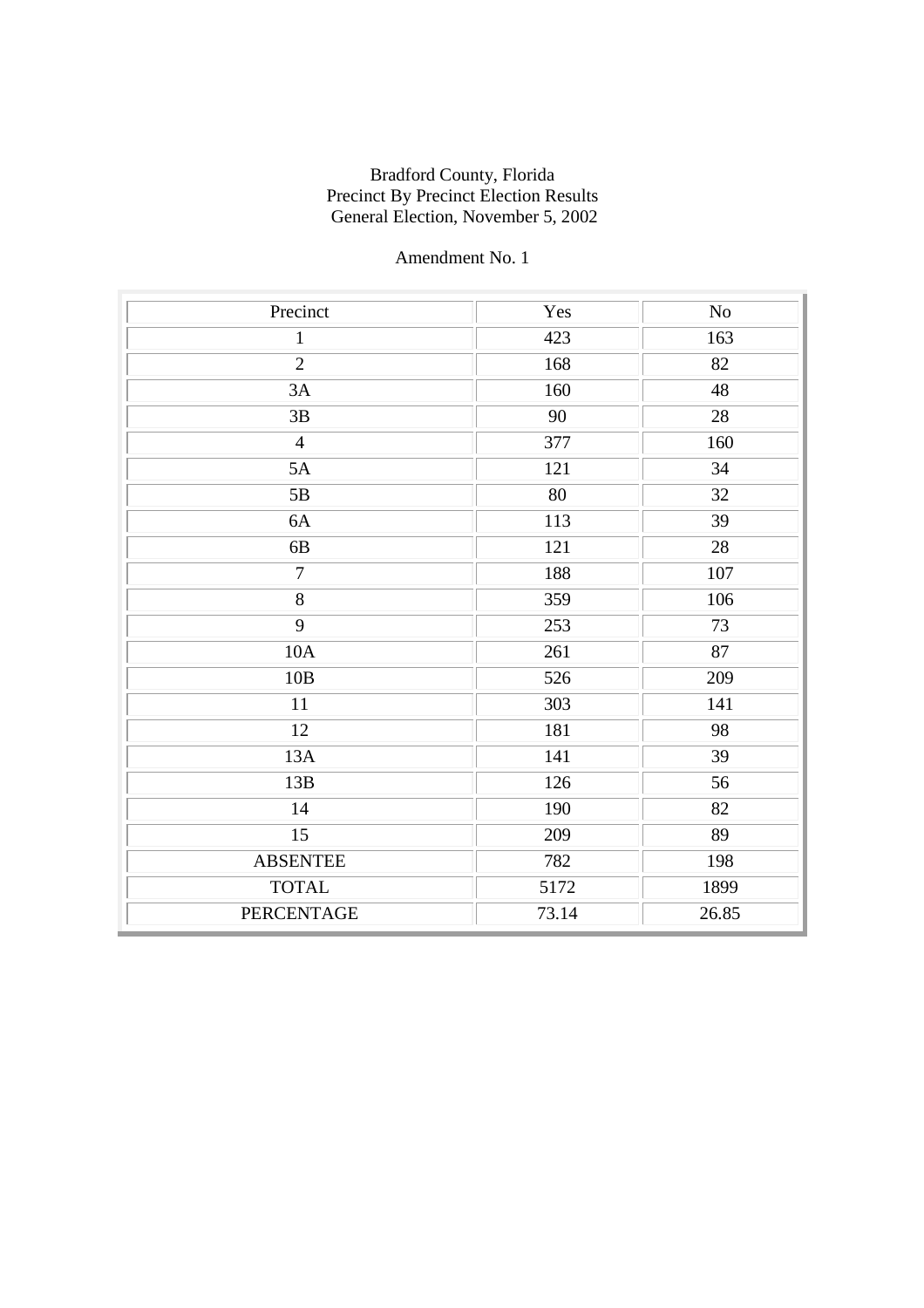| Precinct        | Yes   | N <sub>o</sub>  |
|-----------------|-------|-----------------|
| $\mathbf{1}$    | 444   | 150             |
| $\overline{2}$  | 214   | 52              |
| 3A              | 155   | 52              |
| 3B              | 82    | 38              |
| $\overline{4}$  | 421   | 131             |
| 5A              | 130   | 28              |
| 5B              | 94    | 22              |
| 6A              | 115   | 36              |
| $6\mathrm{B}$   | 133   | 24              |
| $\overline{7}$  | 251   | 58              |
| $\overline{8}$  | 389   | $\overline{92}$ |
| $\overline{9}$  | 278   | 55              |
| 10A             | 272   | 80              |
| 10B             | 649   | 110             |
| 11              | 328   | 102             |
| 12              | 226   | 66              |
| 13A             | 151   | 36              |
| 13B             | 143   | 40              |
| 14              | 223   | 61              |
| 15              | 221   | 75              |
| <b>ABSENTEE</b> | 834   | 153             |
| <b>TOTAL</b>    | 5753  | 1461            |
| PERCENTAGE      | 79.74 | 20.25           |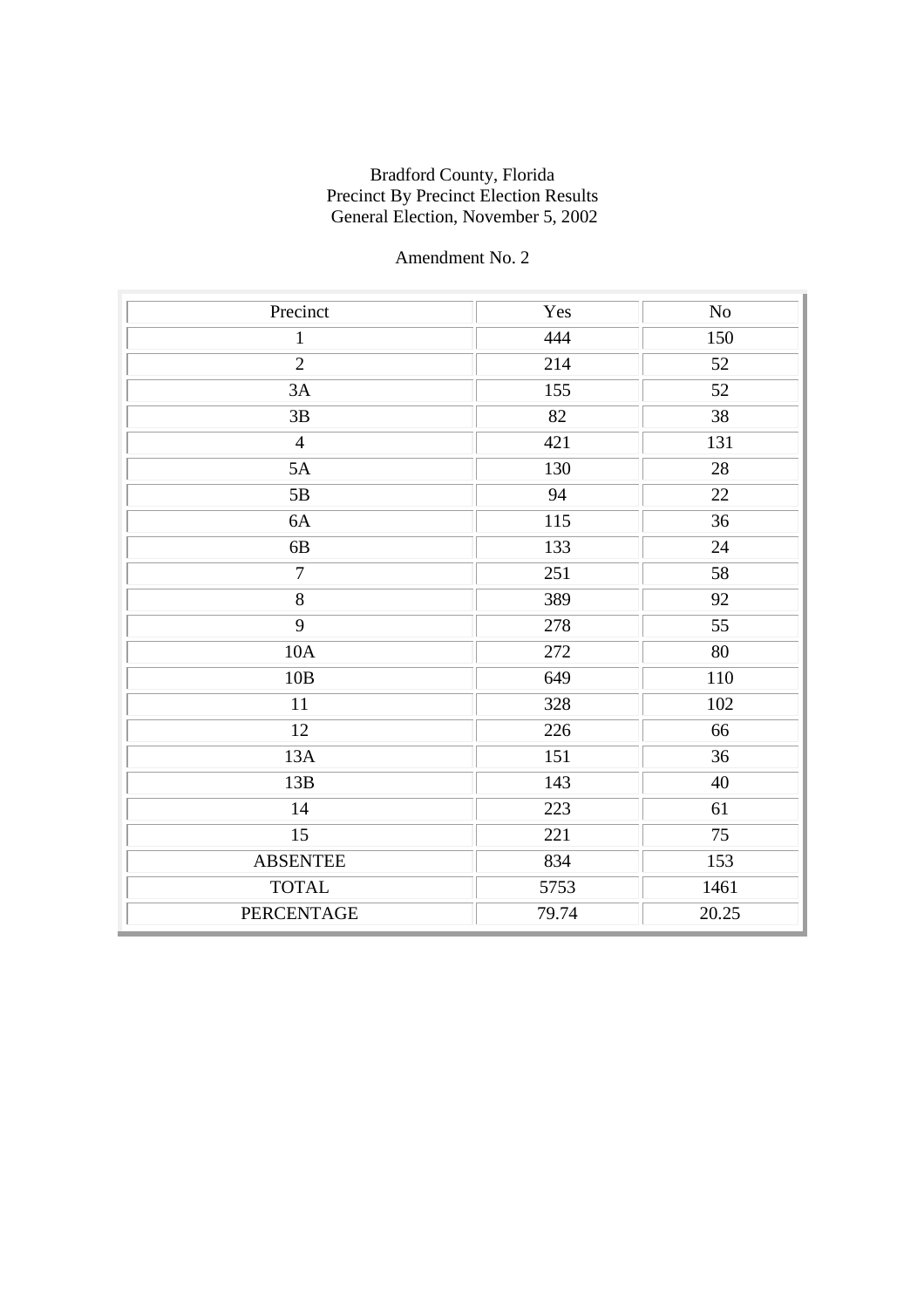| Precinct        | Yes   | $\rm No$ |
|-----------------|-------|----------|
| $\mathbf{1}$    | 226   | 333      |
| $\overline{2}$  | 139   | 113      |
| 3A              | 74    | 124      |
| 3B              | 38    | 79       |
| $\overline{4}$  | 218   | 299      |
| 5A              | 63    | 83       |
| 5B              | 35    | 74       |
| 6A              | 53    | 92       |
| $6\mathrm{B}$   | 52    | 93       |
| $\overline{7}$  | 140   | 152      |
| $\overline{8}$  | 184   | 272      |
| $\overline{9}$  | 136   | 183      |
| 10A             | 102   | 229      |
| 10B             | 261   | 430      |
| 11              | 171   | 233      |
| 12              | 121   | 156      |
| 13A             | 82    | 88       |
| 13B             | 56    | 113      |
| 14              | 119   | 146      |
| 15              | 87    | 175      |
| <b>ABSENTEE</b> | 402   | 494      |
| <b>TOTAL</b>    | 2759  | 3961     |
| PERCENTAGE      | 41.05 | 58.94    |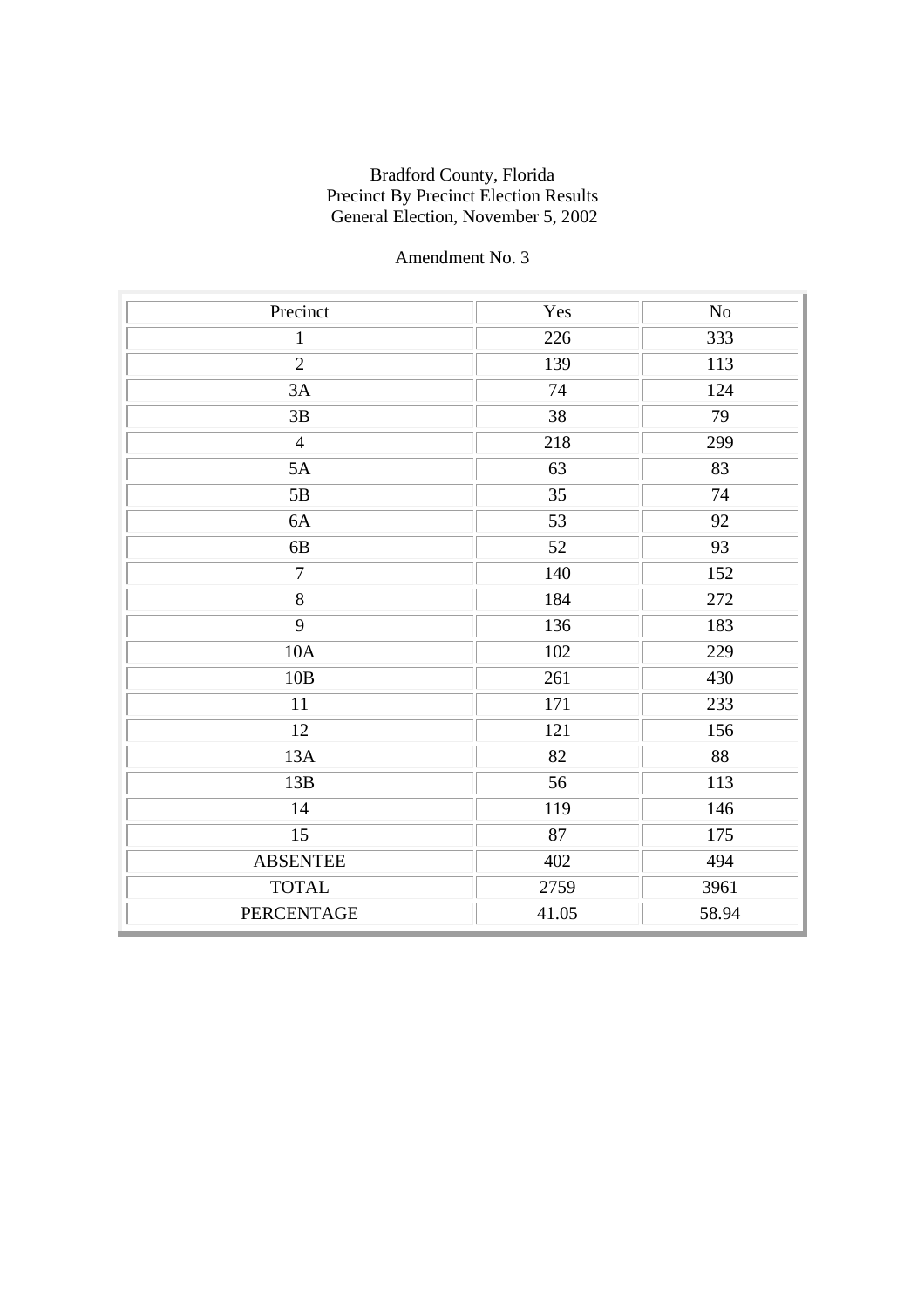| Precinct          | Yes   | N <sub>o</sub>  |
|-------------------|-------|-----------------|
| $\mathbf{1}$      | 385   | 208             |
| $\overline{2}$    | 178   | 87              |
| 3A                | 125   | 75              |
| 3B                | 82    | 37              |
| $\overline{4}$    | 364   | 177             |
| 5A                | 110   | 44              |
| 5B                | 79    | 35              |
| 6A                | 77    | 71              |
| 6B                | 97    | 57              |
| $\overline{7}$    | 204   | $\overline{97}$ |
| $\overline{8}$    | 313   | 166             |
| 9                 | 230   | 104             |
| 10A               | 229   | 119             |
| 10B               | 534   | 206             |
| 11                | 298   | 124             |
| 12                | 184   | 107             |
| 13A               | 131   | 57              |
| 13B               | 127   | 58              |
| 14                | 175   | 104             |
| 15                | 189   | 99              |
| <b>ABSENTEE</b>   | 659   | 287             |
| <b>TOTAL</b>      | 4770  | 2319            |
| <b>PERCENTAGE</b> | 67.28 | 32.71           |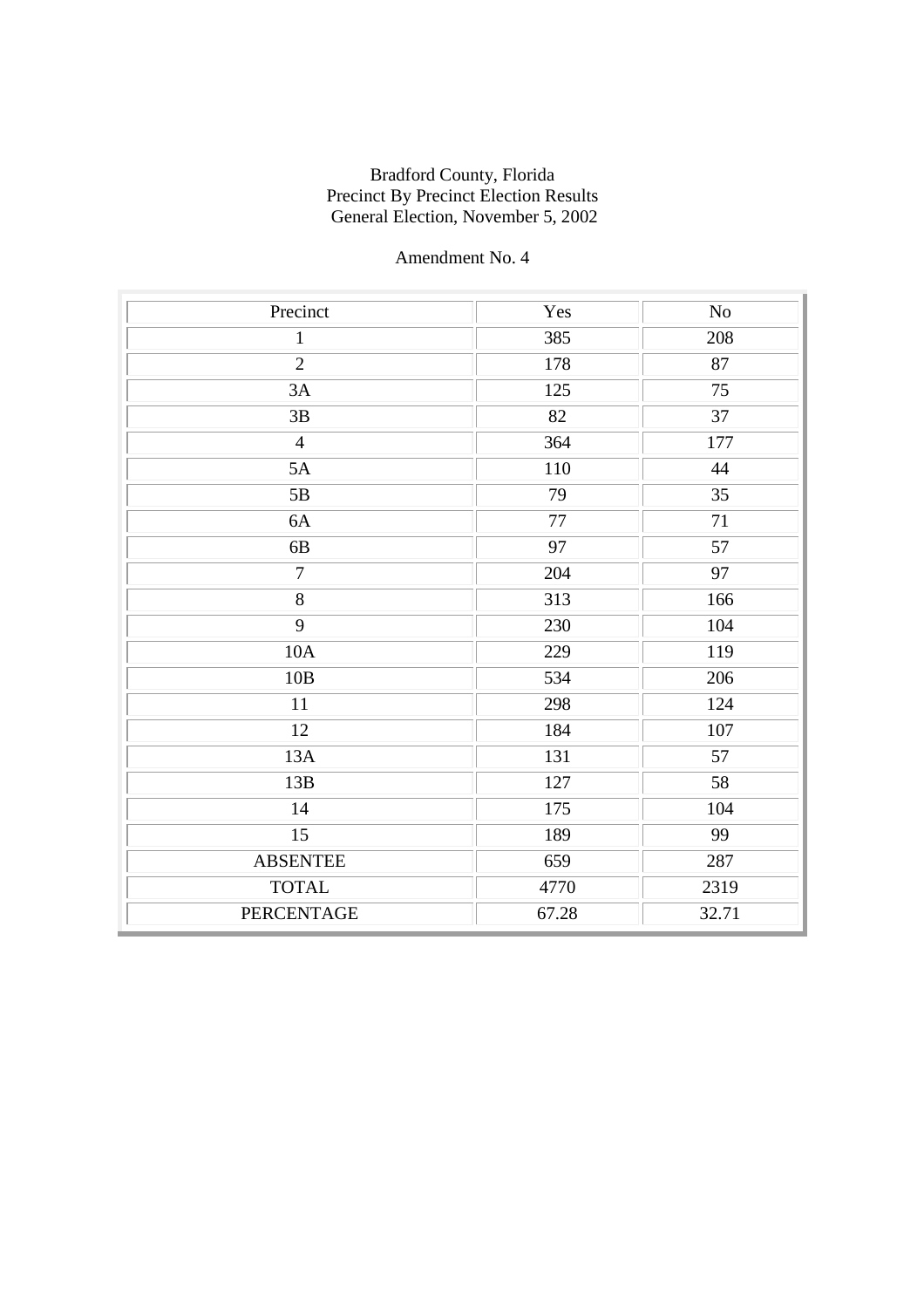| Precinct          | Yes   | $\rm No$ |
|-------------------|-------|----------|
| $\mathbf{1}$      | 379   | 252      |
| $\overline{2}$    | 191   | 90       |
| 3A                | 145   | 66       |
| 3B                | 65    | 67       |
| $\overline{4}$    | 394   | 187      |
| 5A                | 115   | 53       |
| 5B                | 87    | 30       |
| 6A                | 103   | 56       |
| 6B                | 99    | 62       |
| $\overline{7}$    | 216   | 99       |
| $\overline{8}$    | 330   | 168      |
| 9                 | 233   | 116      |
| 10A               | 208   | 164      |
| 10B               | 541   | 245      |
| 11                | 276   | 174      |
| 12                | 203   | 100      |
| 13A               | 129   | 67       |
| 13B               | 121   | 73       |
| 14                | 178   | 119      |
| 15                | 214   | 113      |
| <b>ABSENTEE</b>   | 718   | 321      |
| <b>TOTAL</b>      | 4945  | 2622     |
| <b>PERCENTAGE</b> | 65.34 | 34.65    |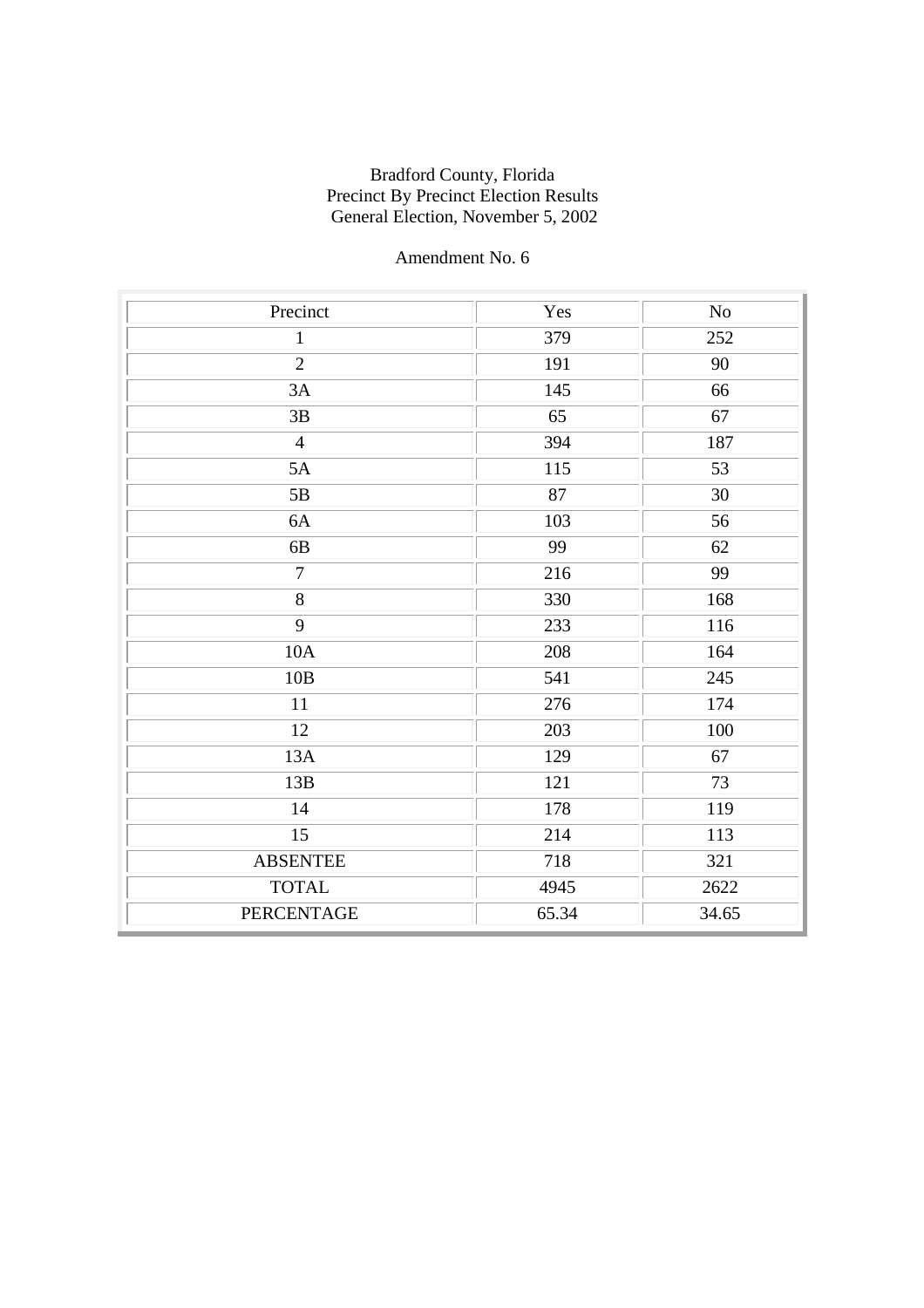| Precinct          | Yes   | $\rm No$ |
|-------------------|-------|----------|
| $\mathbf{1}$      | 405   | 202      |
| $\overline{2}$    | 185   | 88       |
| 3A                | 131   | 75       |
| $3\mathrm{B}$     | 83    | 44       |
| $\overline{4}$    | 336   | 232      |
| 5A                | 108   | 51       |
| 5B                | 80    | 37       |
| 6A                | 87    | 67       |
| 6B                | 75    | 82       |
| $\overline{7}$    | 203   | 105      |
| $\overline{8}$    | 287   | 201      |
| 9                 | 210   | 129      |
| 10A               | 190   | 170      |
| 10B               | 460   | 300      |
| 11                | 274   | 159      |
| 12                | 194   | 102      |
| 13A               | 136   | 52       |
| 13B               | 139   | 51       |
| 14                | 188   | 97       |
| 15                | 193   | 113      |
| <b>ABSENTEE</b>   | 671   | 335      |
| <b>TOTAL</b>      | 4635  | 2692     |
| <b>PERCENTAGE</b> | 63.25 | 36.74    |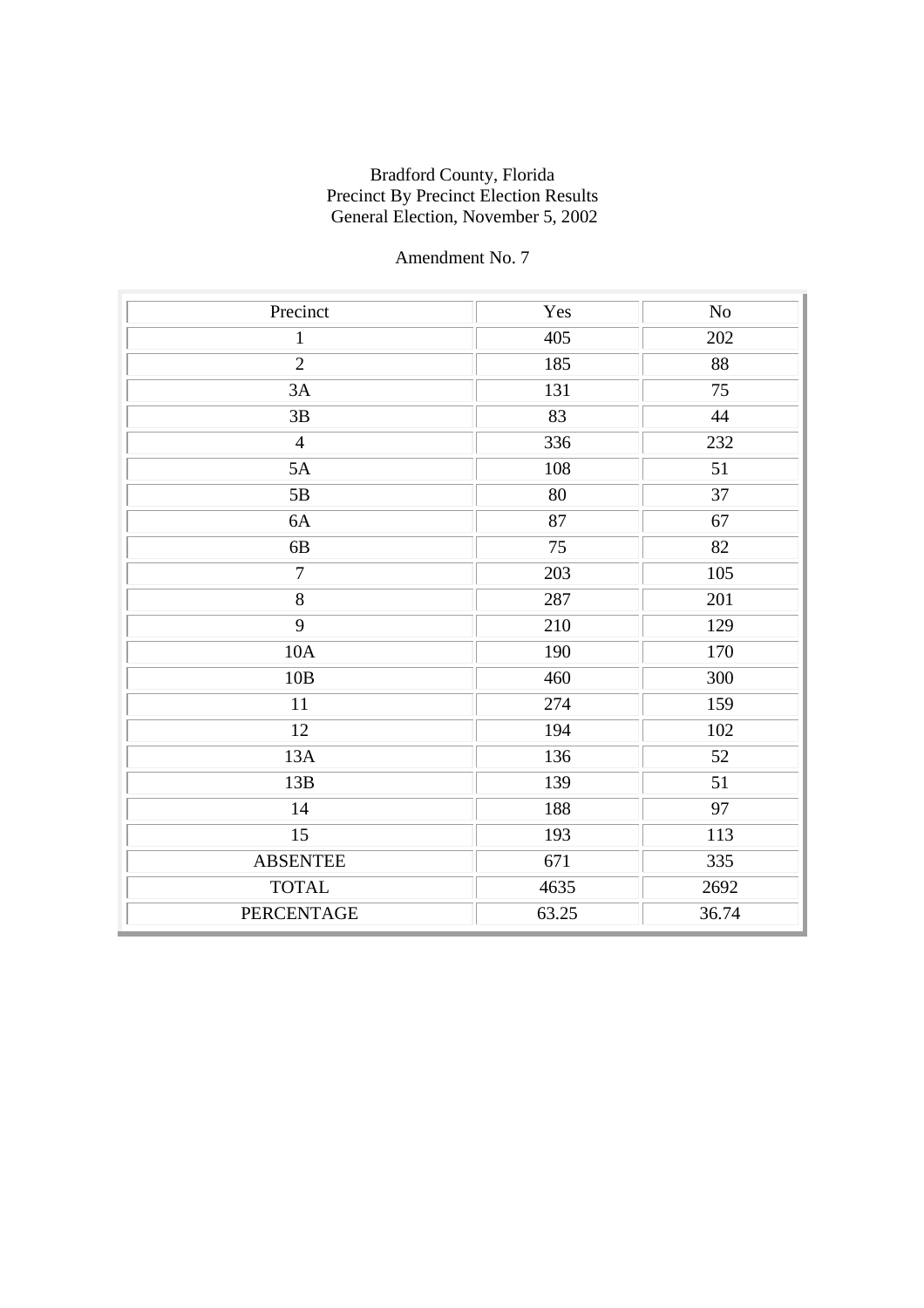| Precinct        | Yes   | N <sub>o</sub> |
|-----------------|-------|----------------|
| $\mathbf{1}$    | 309   | 307            |
| $\overline{2}$  | 197   | 78             |
| 3A              | 97    | 110            |
| 3B              | 65    | 61             |
| $\overline{4}$  | 295   | 268            |
| 5A              | 92    | 70             |
| 5B              | 55    | 61             |
| 6A              | 66    | 90             |
| $6\mathrm{B}$   | 53    | 104            |
| $\overline{7}$  | 209   | 97             |
| $\overline{8}$  | 212   | 270            |
| $\overline{9}$  | 181   | 163            |
| 10A             | 154   | 211            |
| 10B             | 341   | 431            |
| 11              | 247   | 194            |
| 12              | 171   | 128            |
| 13A             | 99    | 93             |
| 13B             | 115   | 77             |
| 14              | 144   | 146            |
| 15              | 166   | 144            |
| <b>ABSENTEE</b> | 482   | 533            |
| <b>TOTAL</b>    | 3750  | 3636           |
| PERCENTAGE      | 50.77 | 49.22          |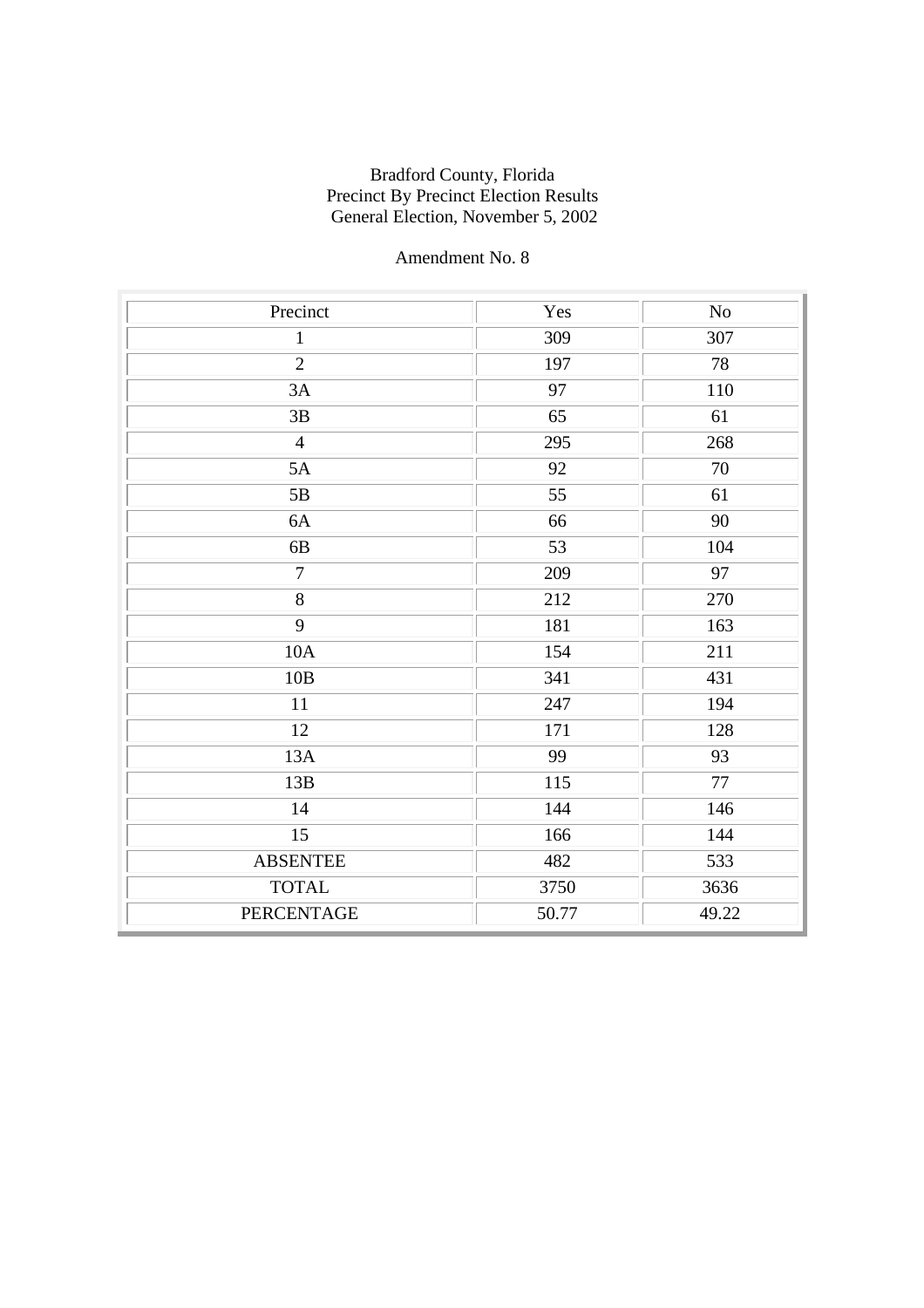| Precinct        | Yes    | $\rm No$ |
|-----------------|--------|----------|
| $\mathbf{1}$    | 261    | 358      |
| $\overline{2}$  | 174    | 113      |
| 3A              | $72\,$ | 136      |
| $3\mathrm{B}$   | 56     | 71       |
| $\overline{4}$  | 261    | 311      |
| 5A              | $77\,$ | 85       |
| 5B              | 46     | 70       |
| 6A              | 58     | 100      |
| 6B              | 55     | 103      |
| $\overline{7}$  | 205    | 112      |
| $\overline{8}$  | 183    | 311      |
| 9               | 159    | 192      |
| 10A             | 126    | 240      |
| 10B             | 293    | 480      |
| 11              | 210    | 236      |
| 12              | 151    | 152      |
| 13A             | 84     | 109      |
| 13B             | 103    | 88       |
| 14              | 113    | 179      |
| 15              | 143    | 168      |
| <b>ABSENTEE</b> | 476    | 557      |
| <b>TOTAL</b>    | 3306   | 4171     |
| PERCENTAGE      | 44.21  | 55.78    |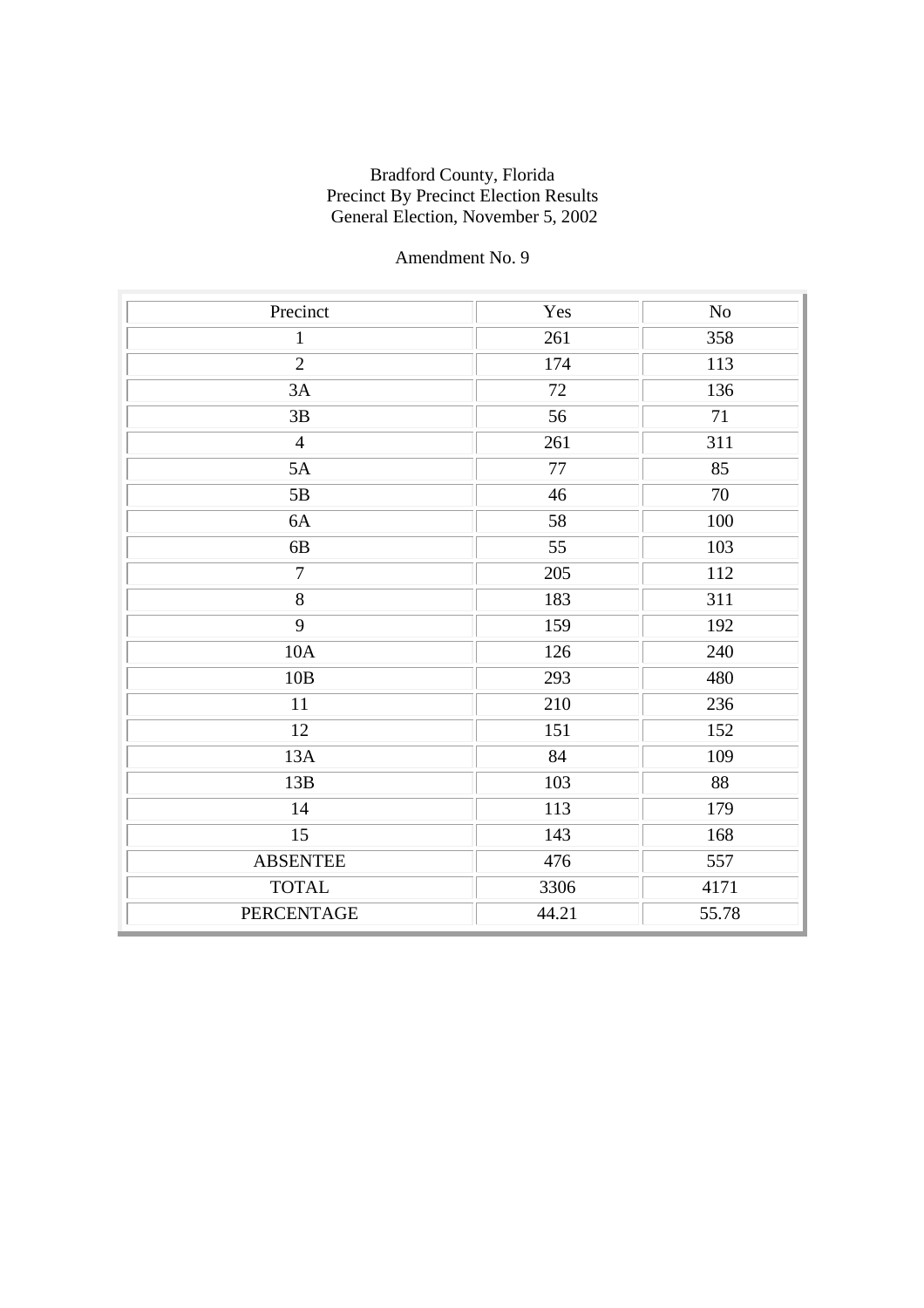| Precinct          | Yes   | No    |
|-------------------|-------|-------|
| $\mathbf{1}$      | 199   | 411   |
| $\overline{2}$    | 140   | 136   |
| 3A                | 58    | 153   |
| $3\mathrm{B}$     | 36    | 86    |
| $\overline{4}$    | 207   | 348   |
| 5A                | 64    | 93    |
| 5B                | 37    | 78    |
| 6A                | 34    | 123   |
| 6B                | 30    | 128   |
| $\overline{7}$    | 146   | 162   |
| $\overline{8}$    | 140   | 345   |
| 9                 | 120   | 224   |
| 10A               | 76    | 281   |
| 10B               | 288   | 478   |
| 11                | 152   | 288   |
| 12                | 121   | 180   |
| 13A               | 71    | 121   |
| 13B               | 61    | 127   |
| 14                | 94    | 185   |
| 15                | 85    | 226   |
| <b>ABSENTEE</b>   | 367   | 644   |
| <b>TOTAL</b>      | 2526  | 4817  |
| <b>PERCENTAGE</b> | 34.40 | 65.59 |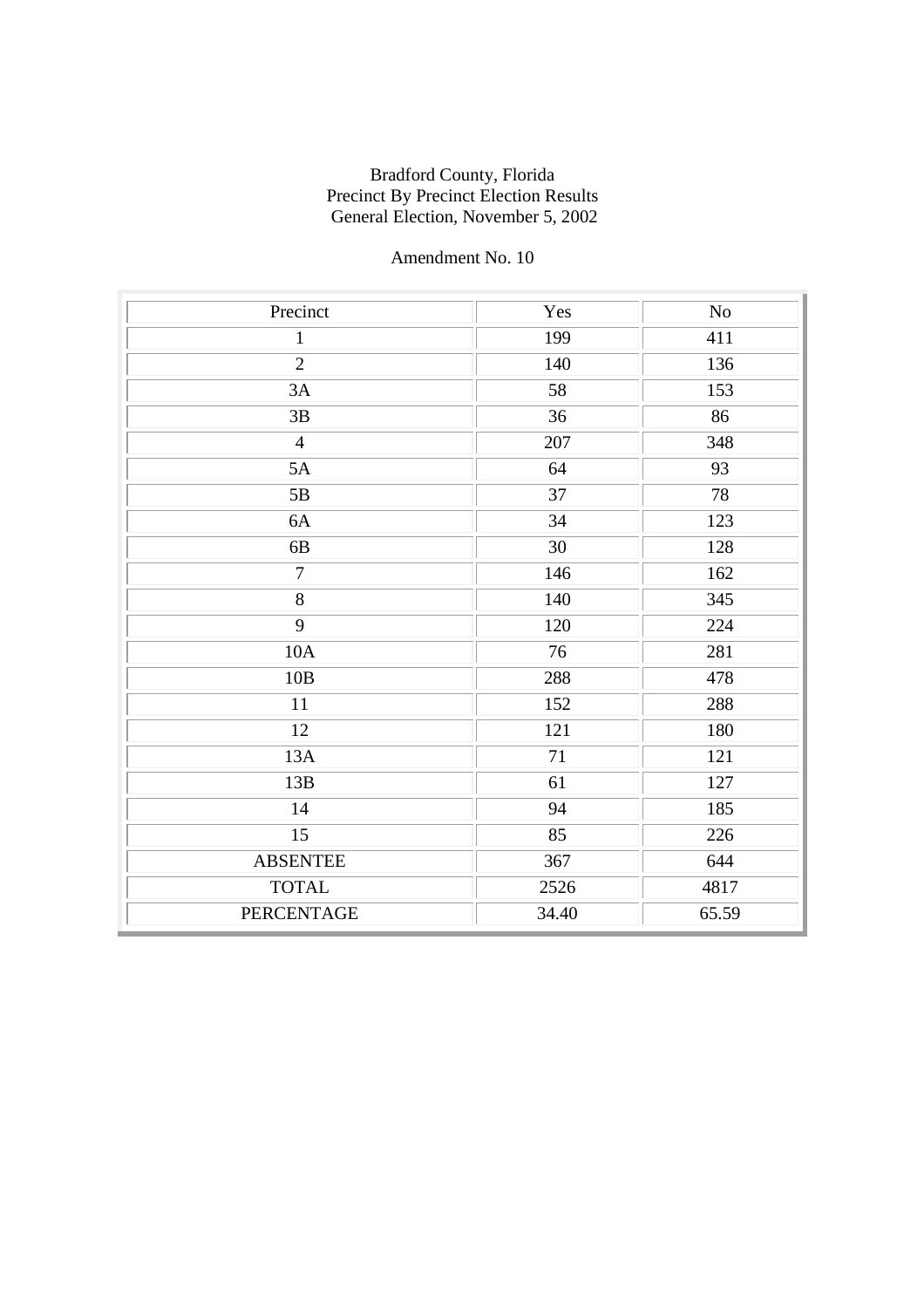| Precinct          | Yes   | $\rm No$ |
|-------------------|-------|----------|
| $\mathbf{1}$      | 245   | 352      |
| $\overline{2}$    | 164   | 111      |
| 3A                | 81    | 125      |
| 3B                | 47    | 74       |
| $\overline{4}$    | 247   | 308      |
| 5A                | 84    | 73       |
| 5B                | 48    | 67       |
| 6A                | 49    | 103      |
| 6B                | 52    | 104      |
| $\overline{7}$    | 170   | 133      |
| $\overline{8}$    | 198   | 285      |
| 9                 | 146   | 196      |
| 10A               | 121   | 235      |
| 10B               | 331   | 430      |
| 11                | 203   | 235      |
| 12                | 138   | 155      |
| 13A               | 89    | 100      |
| 13B               | 84    | 100      |
| 14                | 137   | 145      |
| 15                | 147   | 157      |
| <b>ABSENTEE</b>   | 477   | 527      |
| <b>TOTAL</b>      | 3258  | 4015     |
| <b>PERCENTAGE</b> | 44.79 | 55.20    |